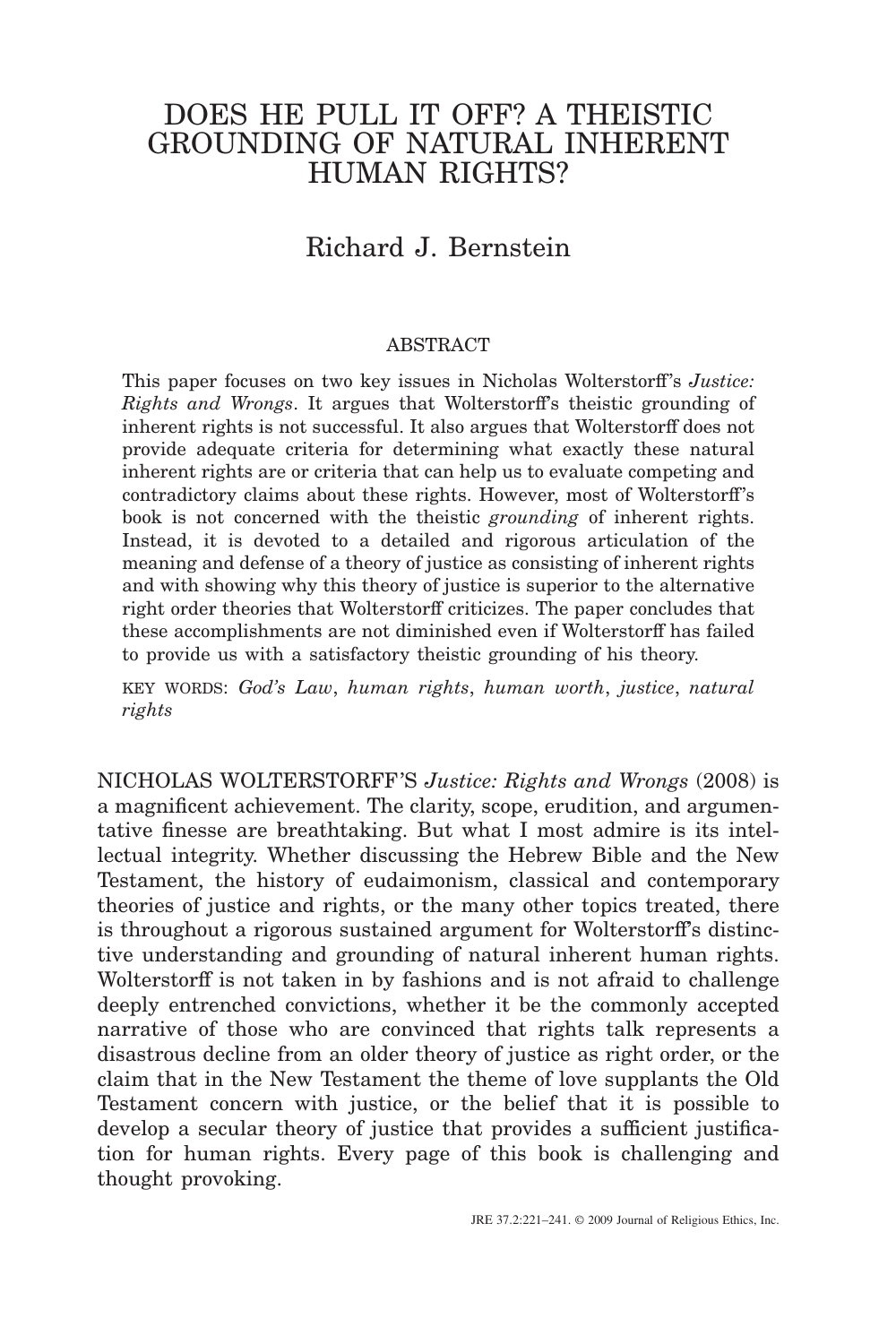I also admire the way in which Wolterstorff's intellectual journey is grounded in his profound indignation of the injustices that are all too prevalent in our contemporary world. In the spirit of the "dialogic pluralism" that I deeply share with Wolterstorff, I want to raise objections and questions about some of his key claims. Wolterstorff tells us that his account of *primary* justice is a theistic account, "specifically a *Christian* theistic account" (2008, x). He intends to show the correctness of the intellectual tradition of "the conception of justice as inherent rights," which he contrasts with "the conception of justice as right order" (xii). Most of the manuscript is concerned with explaining in subtle detail precisely what he means by justice as inherent rights. This involves making and justifying careful distinctions about the meanings of "natural," "inherent," and "human" rights, and showing what a conception of justice as natural inherent rights entails. Of course, Wolterstorff is not simply concerned with explaining what justice as natural inherent rights means and why it is superior to a conception of justice as right order, since his primary objective is to develop a theistic *grounding* of his conception of justice.

I will focus on two key issues. I will argue that Wolterstorff's theistic grounding is not successful—as it stands. I will also argue that he does not provide us with *adequate* criteria for determining what exactly these natural inherent rights are or with criteria that can help us to evaluate competing and contradictory claims about these rights. In order to develop my objections, I must first clarify the overall structure of Wolterstorff's argument. I cannot adequately deal with the rich complexity of his many arguments, but I hope that my overview is not a distortion. I will quote key passages where Wolterstorff stands back and tells us what he is doing.

### 1. Natural Inherent Rights

In Part I, Wolterstorff begins by delineating what is involved in the two conceptions of justice that he examines, and he gives a preliminary characterization of some of his key terms and claims. Despite the criticism of natural rights talk by advocates of the conception of justice as just order, Wolterstorff argues that the primary issue between these two conceptions of justice is not whether or not there are natural rights, but whether there are *inherent* rights. "Rights," he tells us, "are normative social relationships; sociality is built into the essence of rights" (4). Wolterstorff introduces his principle of correlatives: "If Y belongs to the sort of entity that can have rights, then X has a right against Y to Y's doing A if and only if Y has an obligation toward X to do A" (8). For Wolterstorff, this is a necessary truth. I repeat that the real issue between the two conceptions of justice is not whether there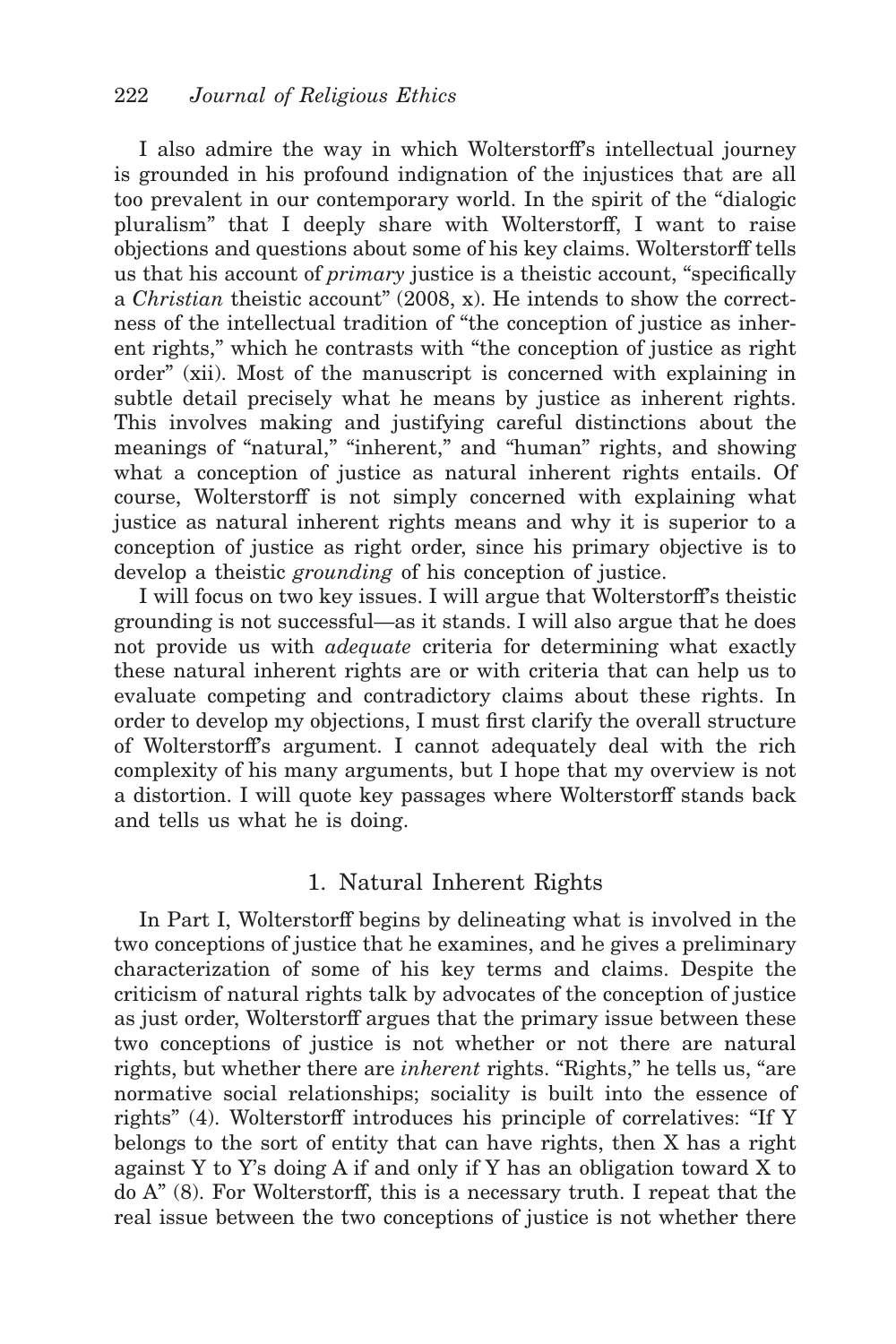are natural rights but whether or not there are natural *inherent* rights. Let me quote him:

Here is the contrast. The inherent rights theorist agrees that many of the rights we possess are possessed on account of something conferring them upon us—some human agreement, some piece of human legislation, some piece of divine legislation, whatever. But he holds that, in addition, we possess some rights that are not conferred, some rights that are *inherent*. On account of possessing certain properties, standing in certain relationships, performing certain actions, each of us has a certain worth. The worth supervenes on being of that sort: having those properties, standing in those relationships, performing those actions. And having that worth is sufficient for having the rights. There doesn't have to be *something else* that *confers* those rights on entities of this sort [36].

I will return to this extremely rich and crucial passage later, but first I want to clarify what Wolterstorff means by "natural rights." Natural rights are those rights that are not "socially conferred." "The understanding of natural rights that I have been working with is that natural rights are not those conferred by human action" (37). Wolterstorff thinks he is simply following the common understanding of the meaning of natural rights. I have serious doubts about this, which I will explain later. However, if this is what is meant by natural rights, then, as Wolterstorff argues, right order theorists are not really objecting to natural rights. Willy-nilly, they are committed to the existence of such rights. They are, however, objecting to the claim that there are natural *inherent* rights. The primary issue—the one that separates right order theorists from the theory that Wolterstorff defends—is not whether there are natural rights, but whether there are natural inherent rights—specifically *natural inherent human rights*. 1

<sup>1</sup> I want to call attention to some odd consequences of Wolterstorff's definition of natural rights. Natural rights, we are told, are those rights that are "not socially conferred." Wolterstorff thinks that he is following accepted usage in defining natural rights in this way. But this "negative" definition states only a necessary, not a sufficient condition for defining natural rights. If we accepted Wolterstorff's definition, then anyone who claims that there are some rights that are, or at least one right that is, not socially conferred holds a doctrine of natural rights. This definition is so all-inclusive, it would include Kant and such Kantians as Rawls and Habermas. All Kantians hold that there are some rights that are not "socially conferred," but even utilitarians such as John Stuart Mill maintain that there are rights that are not socially conferred. In *On Liberty* chapter 1, paragraph 9, Mill asserts that the independence of the individual "is, of right, absolute." So Mill too is committed to natural rights because he is certainly *not* claiming that this absolute right is socially conferred. Hannah Arendt argues that the basic human right is the "right to have rights" (1951, 298), and by this she means that an individual has the right to belong to a community that will guarantee and protect her rights; nonetheless, this "right to have rights" is not socially conferred. So, by Wolterstorff's definition, she too holds to a doctrine of natural rights. Furthermore,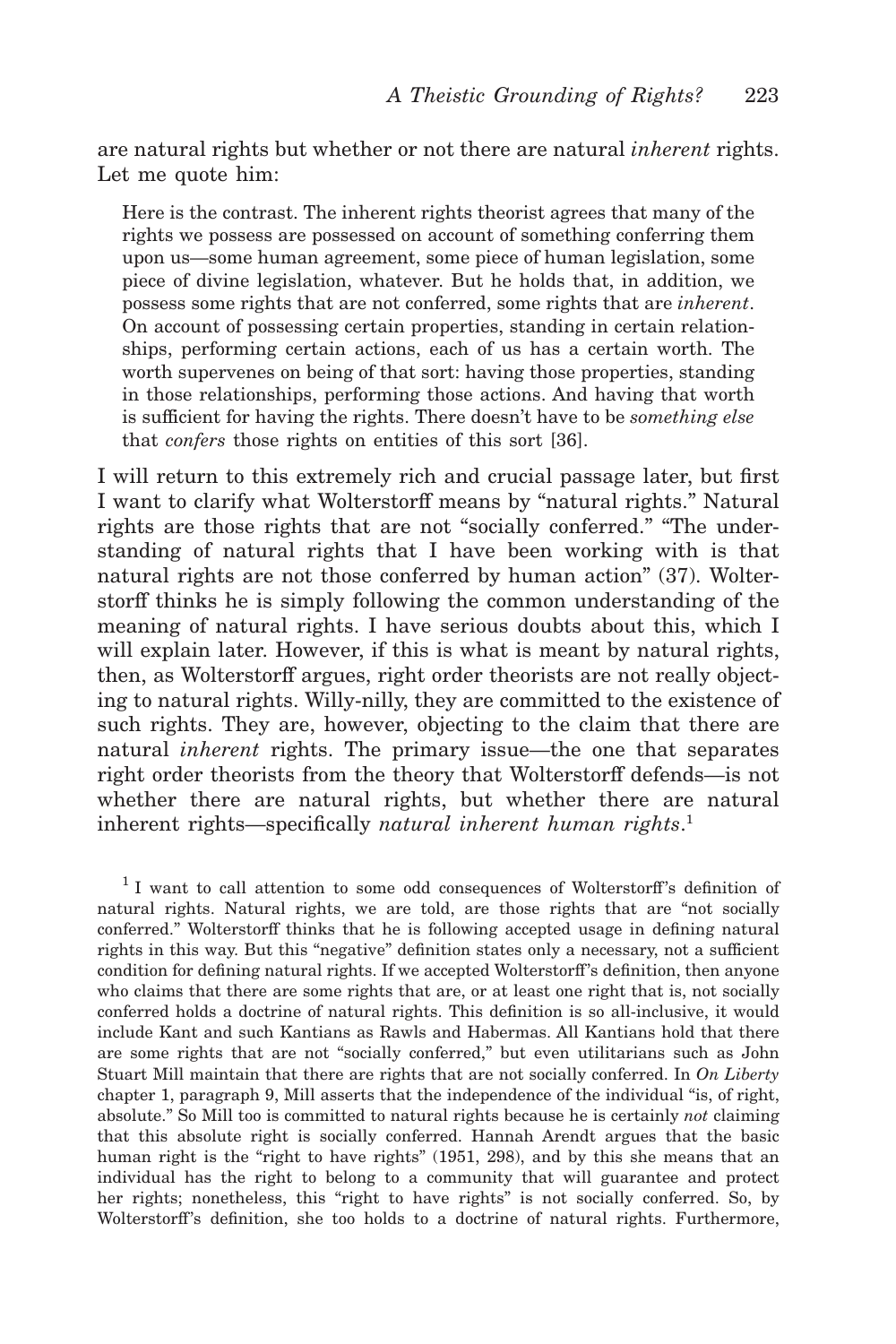Wolterstorff makes careful distinctions between "natural," "inherent," and "human" rights. His definition of *natural rights* is essentially negative. "Natural rights are rights that are not socially conferred, plus those that are socially conferred but which we would have even if they had not been socially conferred" (453). Not all natural rights are inherent rights. *Inherent* rights are inherent to the *worth* one has. One can maintain a doctrine of natural rights without claiming these natural rights are inherent. This is the position Wolterstorff ascribes to just order theorists. *Human* rights are those rights where the status required for having the right is being a human being. Not all natural or inherent rights are human rights. Wolterstorff argues that God has natural inherent rights; these rights are not human rights. Wolterstorff seeks to give a Christian grounding for *natural inherent human rights*. Unless otherwise noted, when I speak of Wolterstorff's conception of rights or inherent rights, it is shorthand for "natural inherent human rights."

After his introduction of the two conceptions of justice and the primary issue that distinguishes them, Wolterstorff presents a reconstruction of the narrative that is typically employed by right order theorists. He then offers his own counter-narrative. This part serves several functions. Because right order theorists primarily rely on a

consider the case of revolutionaries who rebel against an oppressive regime. Many (although not all) would say that under extreme repressive conditions, the revolutionaries have a right to rebel. But who conferred this right upon the actors? So those who assert that revolutionaries who hold that they have a right to rebel are also committed to natural rights.

One might even argue, according to Wolterstorff's definition, that *anyone* who maintains that there are socially conferred rights is committed to holding that there are natural rights (whether she recognizes this or not). Consider someone who explicitly maintains that all rights are socially conferred. We can always ask what gives the individuals who confer rights the right to confer them. In a constitutional system, we have established procedures to determine who has the right to socially confer rights. Suppose we press the issue further and ask about the situation before there is a constitution, or even before individuals agree to socially confer rights. It may be objected that in such a situation it is inappropriate to speak about rights because they have not *yet* been socially conferred; and if they are not socially conferred, there are no rights. But why should we accept this response? From the "third person perspective," it looks as if one is *presupposing* that individuals have the *right* to come together in order to socially confer rights (even if one does not explicitly acknowledge that this is a right). Moreover, this "right to confer rights" is not itself socially conferred. After all, Wolterstorff argues that the lack of any specific language of rights is not sufficient to tell us whether or not one is presupposing natural—indeed, inherent natural rights. But then, given Wolterstorff's negative definition of natural rights, it looks as if anyone who holds that there are rights (even if she says that all rights are socially conferred) is willy-nilly committed to holding that there are natural rights. There is at the very least the natural right to confer rights. Of course, being committed to the existence of natural rights is not be confused with being *justified* in holding that there are natural rights.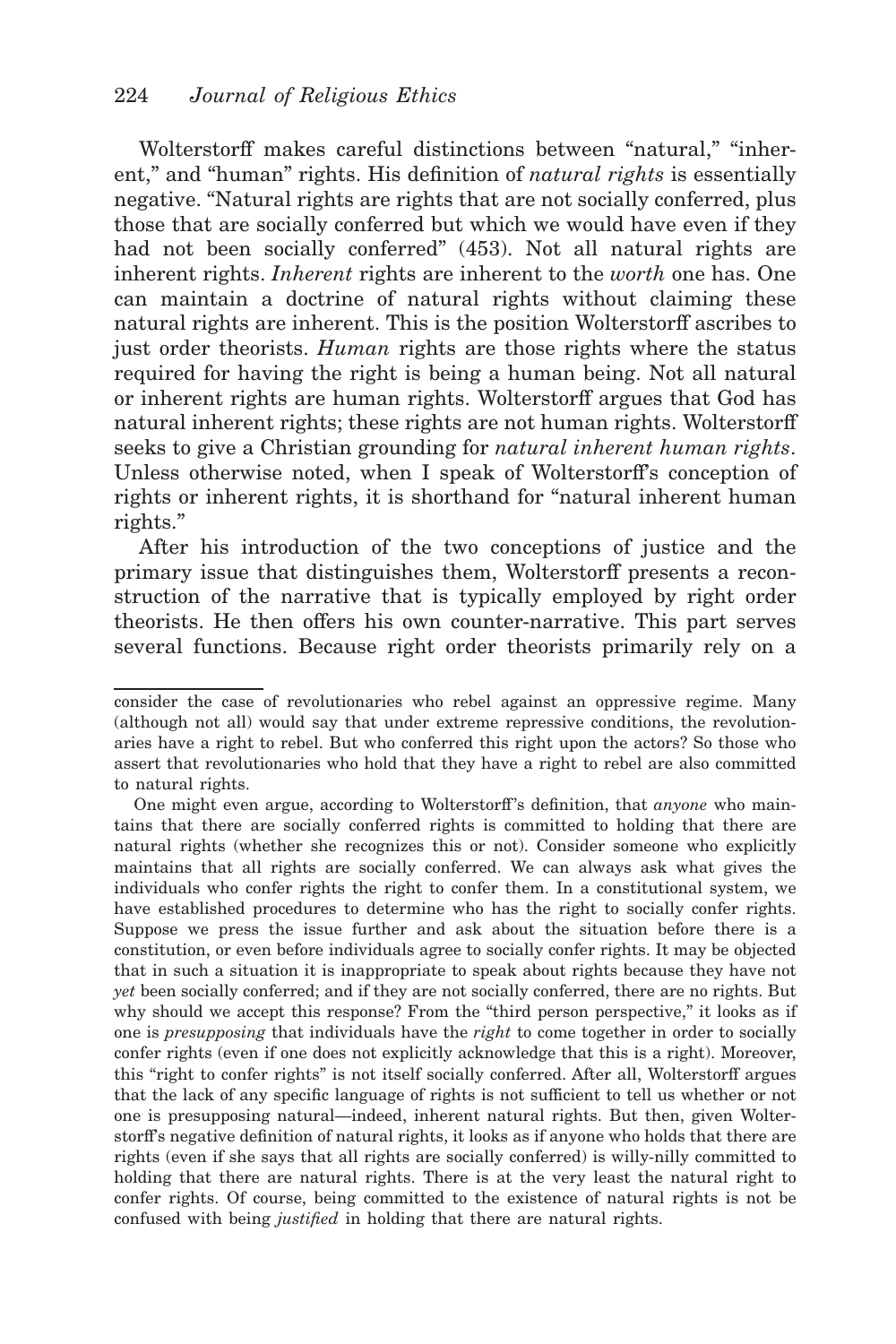historical narrative in order to "justify" their claims, Wolterstorff seeks to challenge the accuracy of their narrative. He elaborates what he takes to be a more historically accurate counter-narrative about the origins of justice as inherent rights. Specifically, he criticizes the claim that natural rights was an invention of fourteenth-century nominalism, which was subsequently developed by eighteenth-century natural rights theorists—a story that right order theorists take to be a narrative of *decline* from a correct understanding of justice as right order. Insofar as this narrative is faulty, Wolterstorff seeks to undermine the primary justification for a right order theory. But even more crucially, Wolterstorff's counter-narrative is extremely important for his own theistic justification of rights because it is intended to show that already in the Bible (in both the Hebrew Bible and the New Testament) there is a clear recognition of natural inherent rights, although, of course, not a philosophical theory justifying these rights. Furthermore, he challenges the view that the New Testament represents the triumph of love as agape over the legalistic conception of justice that presumably dominates the Hebrew Bible. Justice is also fundamental in the New Testament.

Nonetheless, a narrative, no matter how persuasive, is not yet a theory. It is not sufficient to provide a philosophical or theoretical justification of the claim that there are natural inherent rights, so Part II is intended to serve as a bridge to the theory proper. In this part, there is detailed analysis of classical eudaimonism where Wolterstorff seeks to show why it cannot serve as a framework for a theory of rights. He develops a very original interpretation of Augustine's break with eudemonism, a break that occurs because of Augustine's return to the moral vision of the Scriptures. In Augustine's late reflections, we discover an understanding of the good life as a flourishing life that provides an adequate framework for a theory of inherent rights. Throughout this part, Wolterstorff refines his understanding of rights, clarifies its ontology, and shows how a theory of rights requires a conceptual analysis of those goods to which we have a right. He also characterizes the types of goods—life-goods and history-goods—that are required for a theory of rights. He introduces important distinctions among several ideas of the good life: "the experientially satisfying life," "the well-lived [happy] life," and "the well-going [flourishing] life" (2008, 227).

Wolterstorff begins Part III by telling us that "We now leave narrative behind and attend exclusively to theory" (241). But despite all the preliminary work toward clarifying what Wolterstorff means by natural inherent rights, there is still a great more that needs to be done before he gets to his theistic grounding of human rights. We have to work through three-hundred and fifty pages before we get to the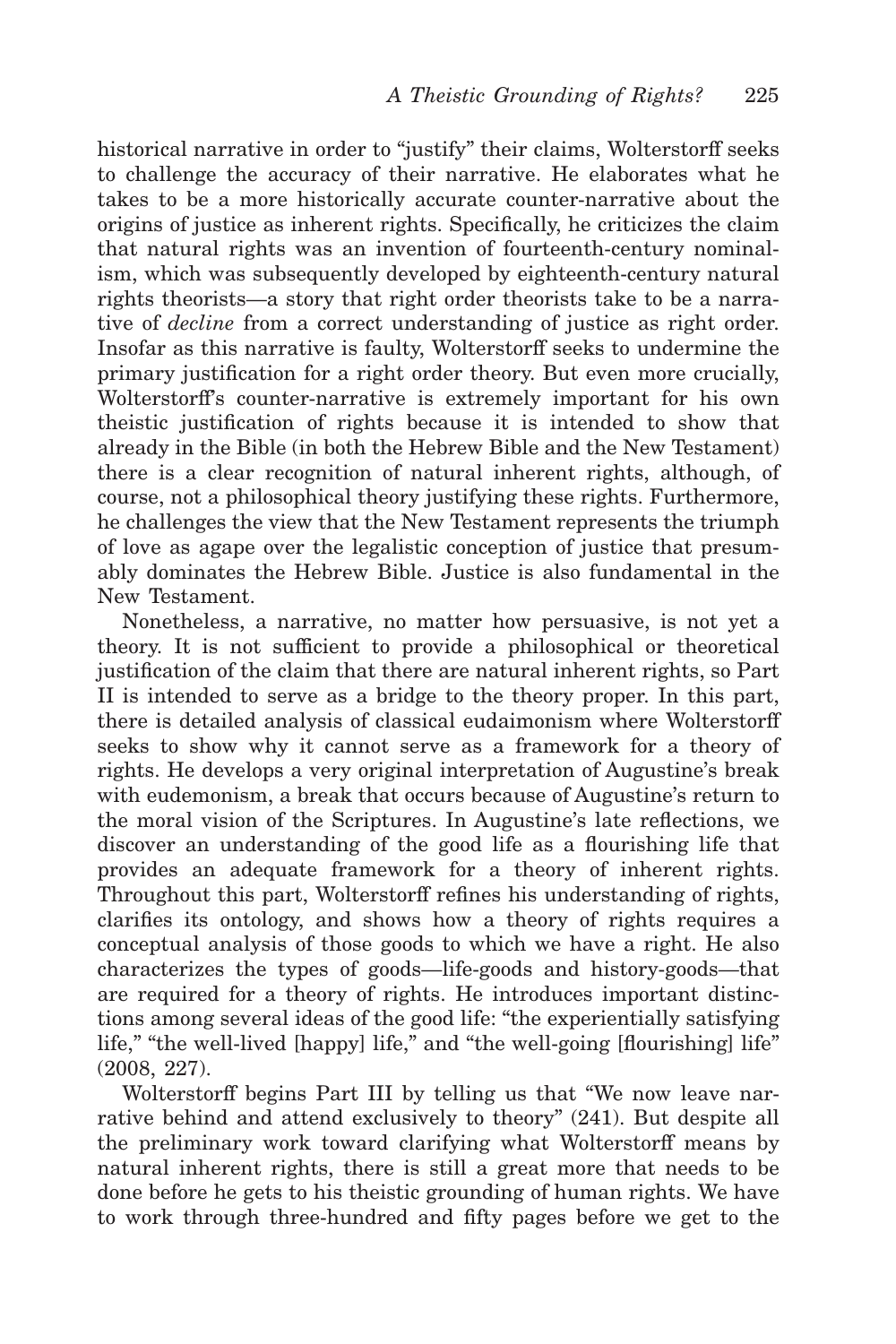argument for the theistic grounding. The denouement comes so rapidly that one can easily miss it. It is presented in fewer than nine pages in chapter 16, beginning on page 352. Of course, virtually everything discussed in Part III is relevant for the argument for a theistic justification of natural inherent rights. But without these few pages the argument would not be complete.

I can make this point more dramatically by referring to Wolterstorff's discussion of Rorty. In chapter 14, he notes that Richard Rorty "insists that the enterprise in which I will be engaged in the next couple of chapters, namely, determining whether human rights can be grounded in human dignity—*rights foundationalism* he calls it—is 'outmoded' " (2008, 320). I think Wolterstorff is a bit too facile in dismissing Rorty's objection to the project of grounding a theory of human rights. Wolterstorff thinks that Rorty's skepticism results from

confusion over the point at which the concept *natural* is employed. One does not have to believe in human nature to believe in natural human rights. Suppose human beings have no nature, no essence—whatever we take that to mean. It remains the case that they are human beings; they have status. And even the person who does not believe in human nature can hold that the properties and relations composing that status just naturally have a worth that grounds human rights [321].

It is true that Rorty is skeptical about all philosophical theories of human nature. However, even if we accept what Wolterstorff says, I fail to see that this escapes from the spirit (if not the letter) of Rorty's skeptical remarks. For Rorty's point can easily be reformulated into a skepticism about *justifying* the claim that "properties and relations composing that [human] status just naturally have a worth that grounds human rights." The brunt of Rorty's critique is about *grounding—*whether *any* nonquestion begging *theoretical* grounding of natural human rights is really possible. We will soon see that this is really the *primary* issue for Wolterstorff, too. We can see this in the way in which Wolterstorff treats "secular" theorists who attempt to ground a theory of natural inherent human rights. For example, despite Wolterstorrf's critique of Kant, much of what he says about what constitutes inherent rights sounds like Kant. After all, Kant himself sought to show that "a theory of rights can be grounded in human dignity." Morevover, Wolterstorff even endorses the categorical imperative. He tells,

[i]n short, Kant's famous principle—act always in such a way as to treat human beings as ends and never merely as means—comes to the same principle I have been defending: always act in such a way as to allow respect for the worth of human beings to trump balance of life-good considerations [310].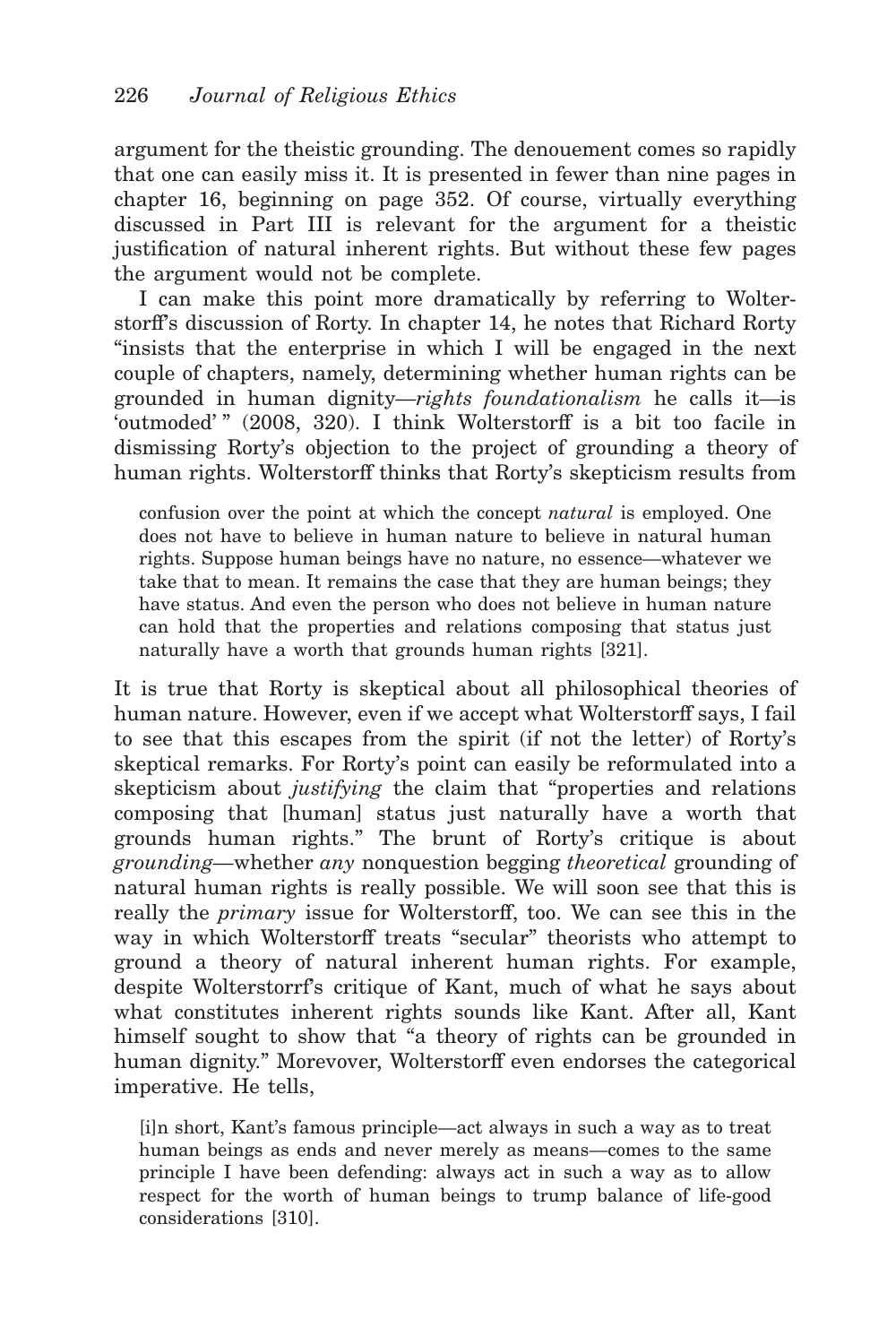Wolterstorff's objection to Kant (and to all secular theories of natural human inherent rights) is not about their understanding of these rights, but rather about their failure to provide any justification or *grounding* for these rights. They attempt to ground such rights by appealing to some *capacity* of human beings, and Wolterstorff argues that this cannot be done—whether by Kant or any other secular theorist. Earlier, I noted that Wolterstorff argues that the real issue that separates the two conceptions of justice is not whether there are natural rights but whether there are natural *inherent* rights. We might say here that the primary issue that separates Wolterstorff from his secular colleagues who advocate a theory of natural inherent human rights is whether (and how) we can *ground* such rights. This is why these nine pages are so crucial. It is here that Wolterstorff attempts to do what he claims that his secular colleagues (as well as most of his Christian colleagues) have failed to do—namely, to ground a theory of rights.

Imagine the following thought experiment. Because of a printing error, pages 352–61 had been omitted from the book. What would we be justified in concluding from the rest of the book? There are many, many important points about rights, goods, the good life, worth, and so on. However, we would *not* be able to say that we have a theistic Christian grounding of rights. We would simply not have any justification of rights. Without these pages, we might even read Wolterstorff as Rorty's covert ally—showing in detail what Rorty only claims in a sweeping manner. Why? Because Wolterstorff argues that all secular justifications of rights fail. Further, in opposition to many—perhaps most—of his Christian colleagues, he argues that divine command theories and theistic theories that appeal *exclusively* to the idea that human beings are created in the image of God (imago dei) also fail. He categorically declares, "The image of God is not adequate, all by itself, for grounding natural human rights" (352). Consequently, by his own rigorous standards, unless Wolterstorff can come up with a satisfactory theistic grounding, we simply have no reason to believe that a theory of natural inherent human rights can be grounded—at least in the sense of "grounding" that he *clearly intends*. 2

So let us turn to the crucial section "The Location of Bestowed Worth in a Taxonomy of Worth." What does Wolterstorff mean by *worth* and why is it so important to raise the question: Does God's love bestow

<sup>2</sup> Although Wolterstorff does not explicitly define what he means by "grounding," we can reconstruct what it means for him. To ground a claim is to justify it, to support the claim with good reasons. It is to enter into what Wilfrid Sellars calls the "logical space of reasons" (1963, 159). These reasons may include religious or theistic reasons. Furthermore, grounding does *not* entail foundationalism or the claim that our grounding is based upon incorrigible or absolutely certain premises.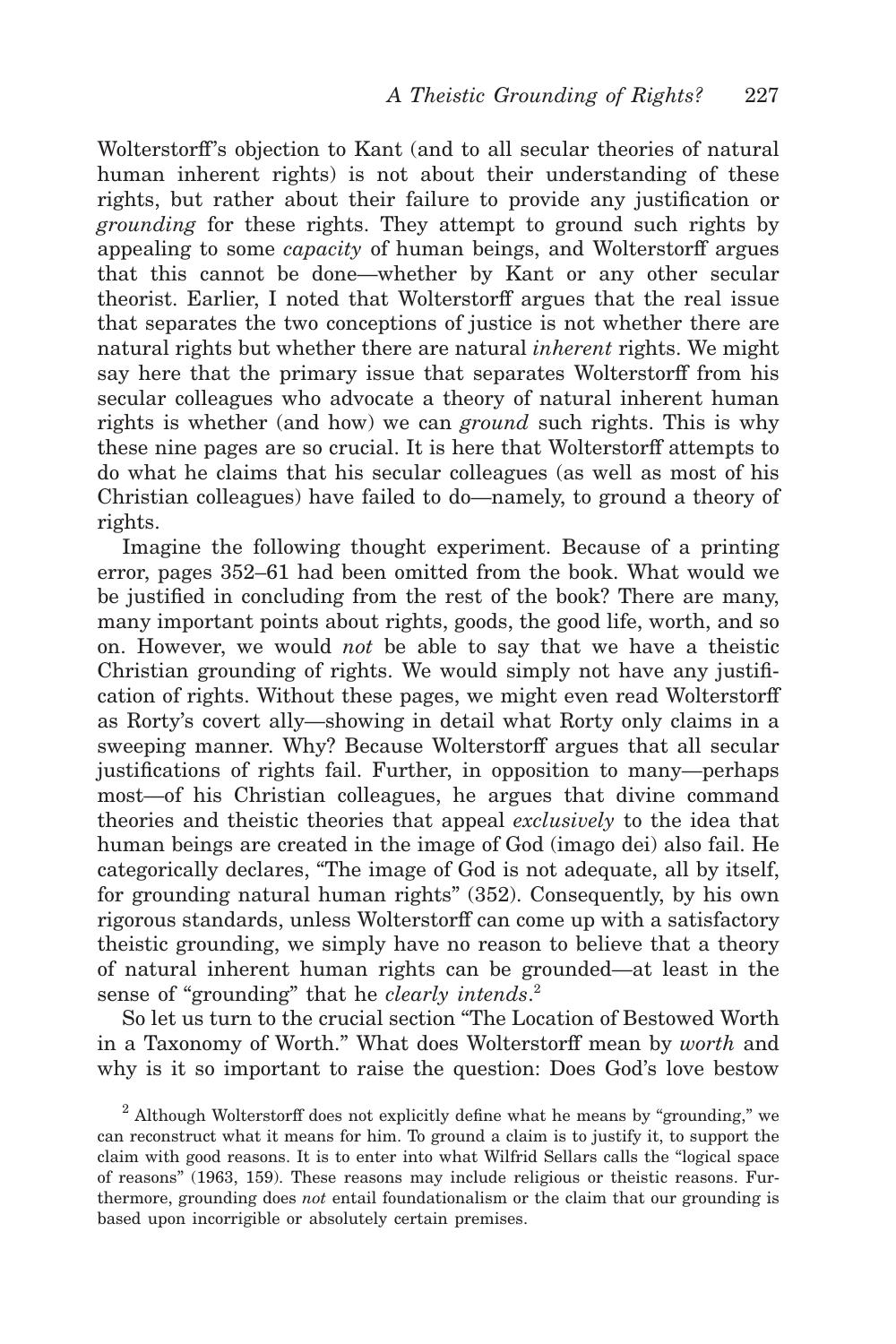worth? How are we to understand the meaning of God's love? Let's begin with the idea of worth. The reason why the concept of worth specifically "human worth"—is so important for Wolterstorff is because this is the key to his claim that the natural rights are inherent rights. Inherent rights are inherent to the *worth* that one has. The rights of human beings are grounded in *respect* for their worth. "To be a human being is to have worth" (131). If we speak of the worth of something, then there must be some "worth-imparting" property or relation that is the basis or rationale for ascribing worth. Consider the following example. Nick and I are great admirers of the chairs of the Danish designer Hans Wegner, who is considered to be one of the greatest furniture designers of the twentieth century. His chairs have enormous aesthetic worth. What is the property that gives these chairs their aesthetic worth? It is the beauty of their design, the quality of the material used, and the superb craftsmanship. Whenever we ascribe worth to some thing we do so because of some property or relation that it possesses. How does this apply to human beings? What is the property or relation by virtue of which we ascribe worth to human beings? Unless we can single out such a property or relation, and *justify* our reasons for doing so, we will not be able to justify a theory of natural inherent human rights. According to Wolterstorff, secular theories of rights do ascribe worth, sometimes called "dignity," to human beings, but they fail to single out or ground the property or relation that is "worth imparting." Secular theories attempt to justify the worth of human beings by appealing to some human capacity (such as reason) that all human beings possess, but Wolterstorff argues that these capacity approaches fail to *justify* the worth of persons. They, as well as most theistic theories, fail to justify the claim that human beings have worth or dignity, and because of this failure, they fail to justify the claim that there are natural inherent human rights. Recall the passage that I quoted earlier.

On account of possessing certain properties, standing in certain relationships, performing certain actions, each of us has a certain worth. The worth supervenes on being of that sort: having those properties, standing in those relationships, performing those actions. *And having that worth is sufficient for having the rights.* [36; my emphasis].

Wolterstorff thinks that he can provide a theistic grounding for the relation that imparts worth to human beings. He tells us:

What we need for a theistic grounding of natural rights, is some worthimparting relation of human beings to God that does not in any way involve reference to human capacities. I will argue that being loved by God is such a relation; being loved by God gives a human being great worth. And if God loves equally and permanently each and every creature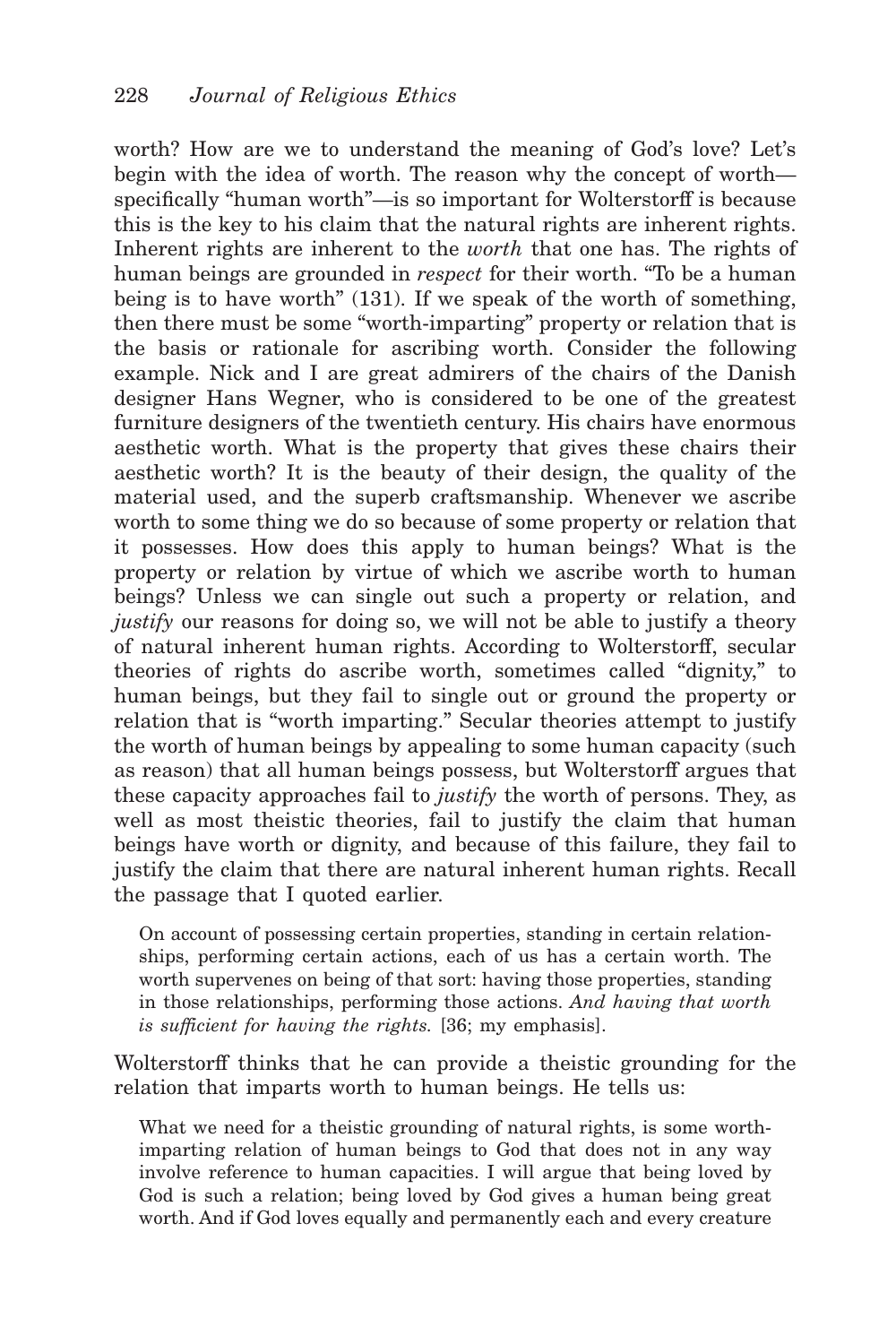who bears the *imago dei*, then the relational property of being loved by God is what we have been looking for. Bearing that property gives to each human being who bears it the worth in which natural human rights inhere [352–53].

This, in a nutshell, *is* Wolterstorff's Christian theistic grounding of natural inherent human rights. Is it persuasive? I really do not think so. Let us examine its meaning. When we ask why something has worth, Wolterstorff suggests that we might have two very different questions in mind—an aspectual explanation of its worth and a *philosophical* explanation of its worth. The former is a question about what aspect gives the thing we are considering its worth. In his example of "lemon grass soup," he tells us that its flavor (or some very specific aspect of its flavor) gives the soup its worth. There is some aspect on which its worth supervenes. However, we may be asking a fundamentally different kind of question when we ask why something has the worth that it does have.

How do you explain the fact that *this* aspect is good, this *basic* aspect? How do you explain the fact that non-instrumental goodness is attached to it, supervenes on it? This "why" question cannot be answered by probing inside the entity to locate explanatory aspects.

It is at this point that general philosophical accounts of excellence enter the picture [355].

Wolterstorff speaks about *bestowed* worth. What is the significance of the qualifier "bestowed"? To clarify his meaning, Wolterstorff appeals to examples of human bestowed worth. For example, Mount Vernon is on the National Registry of Historic Buildings, although it is not the finest old Virginia plantation house. Why? Because it was George Washington's house. This worth is bestowed upon it because it was the house of our first president. The non-bestowed worth or quality of the house is not relevant to its "bestowed worth." It is not on the National Registry because of its intrinsic beauty or because it is the finest example of a plantation house, but rather because it is where our first president once lived.

When it comes to his theistic justification of rights, Wolterstorff tells us that "being loved by God" is what bestows worth on human beings, yet how are we to understand "God's love"—the love that bestows worth on human beings? Earlier in his discussion of Augustine, Wolterstorff distinguishes three conceptions of love: "love as attraction, love as attachment, and love as benevolence" (358). Furthermore, he argues that "if love bestows worth, it has to be love as attachment that does this" (359). Typically, Wolterstorff appeals to everyday examples to explain his meaning. To explain love as *attachment*, Wolterstorff gives the example of the child Nathan who deeply loves (is attached to) his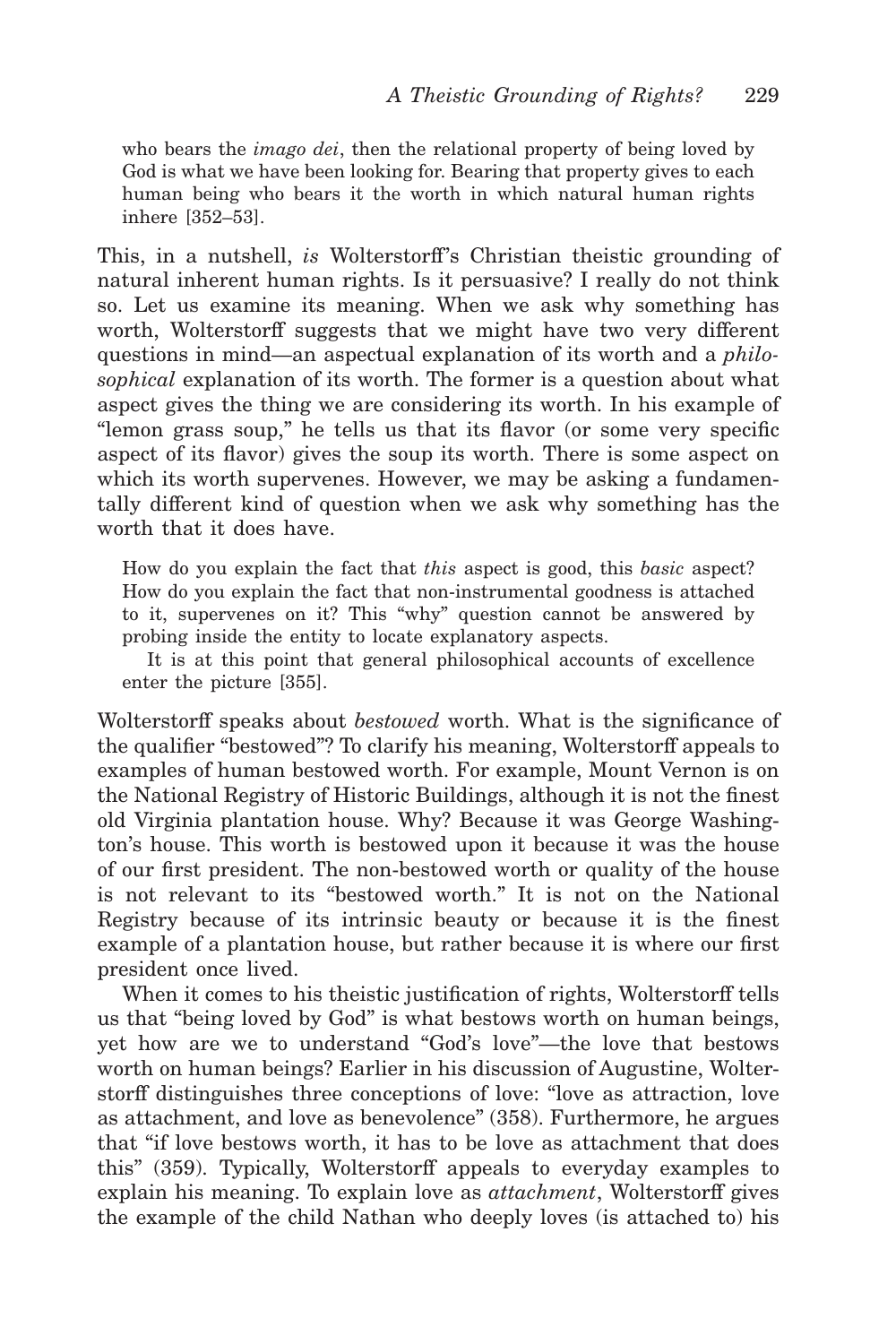favorite stuffed animal—no matter how ugly it may be. Nathan's attachment to his ugly stuffed animal is supposed to clarify God's love as attachment to us. We are now ready for a restatement of Wolterstorff's theistic justification:

From these reflections I conclude that if God loves a human being with the love of attachment, that love bestows great worth on that human being; other creatures, if they knew about that love, would be envious. And I conclude that if God loves, in the mode of attachment, each and every human being equally and permanently, then natural human rights inhere in the worth bestowed on human beings by that love. Natural human rights are what respect for that worth requires [360].

I have no doubt that what Wolterstorff says here represents the fruits of some of his deepest convictions after a lifetime of philosophic and religious reflection. But is it really convincing as a philosophical or theoretical justification? I do not think so.

I initially presented my criticisms at a conference sponsored by the Institute for Advanced Studies in Culture at the University of Virginia in the spring of 2007 that was based on the *penultimate* manuscript version of his book. In the final version, Wolterstorff added a new section—perhaps in response to my criticisms. There is a section entitled, "What Has Not Been Argued." Here is the opening paragraph of this new section:

My argument has been hypothetical. I have articulated a theistic grounding of human rights, arguing that if God loves, in the mode of attachment, each and every human being equally and permanently, then natural human rights are grounded in that love; they inhere in the bestowed worth that supervenes on being thus loved. I have not argued that God does in fact so love every creature who bears the *imago dei*. I have argued that a grounding of natural rights is available to the person who holds the theistic convictions indicated. I have not argued for those theistic convictions themselves. The reader will have discerned, however, that I do in fact hold those convictions [360].

I will first develop my original objections and then show why this crucial caveat, which affirms the "hypothetical" character of Wolterstorff's grand argument, still does not get him off the hook. To support his "hypothetical argument"—to indicate his "theistic convictions"— Wolterstorff's ultimate appeal is to Christian Scriptures. I agree that there are many passages in the Hebrew Bible and the New Testament that support such convictions but there are also many passages that raise doubts about the truth of his claims—passages that need to be "explained away" or at least explained. Throughout his manuscript, Wolterstorff quotes from the Scriptures and gives sensitive and judicious readings of key passages without getting himself embroiled in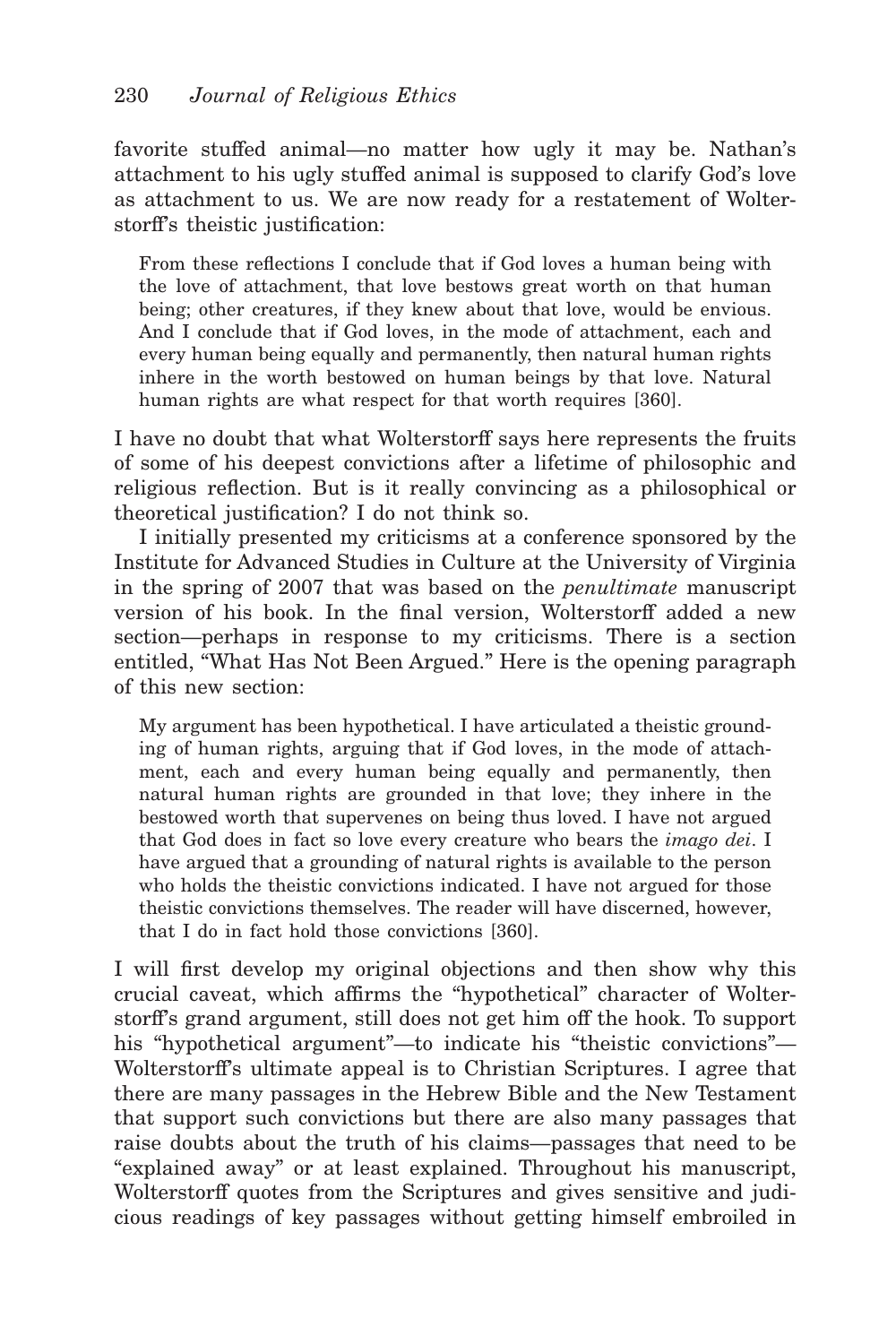theological disputes. In this spirit, let me refer to a passage from *Genesis* that he discusses. In chapter 3, "Justice in the Old Testament Hebrew Bible," he refers to Abraham's protest when Yahweh revealed his intention to destroy Sodom and Gomorrah.

"Will you indeed sweep away the righteous with the wicked? Suppose there are fifty righteous people within [Sodom]; will you then sweep away the place and forgive it for the fifty righteous who are in it? Far be it from you to do such a thing, to slay the righteous with the wicked, so that the righteous fare as the wicked! Far be that from you! Shall not the Judge of all earth do what is just?" Yahweh saw the point and relented, whereupon Abraham began to worry that maybe there weren't even fifty righteous people in Sodom and Gomorrah. So he asked Yahweh to suspend judgment on Sodom if there were forty-five righteous people in the city. And so it went, until Abraham and Yahweh were down to ten. "For the sake of ten I will not destroy it," said Yahweh [Wolterstorff 2008, 87].

Wolterstorff tells the story of Abraham and Yahweh in order to show that there was an awareness on the part of Abraham that "God holds human beings accountable to himself for acting justly—and that justice is required even of Yahweh" (88). But suppose we examine this story from another perspective—from the perspective of "God's love." After all, Yahweh was prepared to murder all the people of Sodom and Gomorrah including the righteous people—and presumably would have done so—if it were not for the intervention of Abraham. Indeed, he was initially prepared to murder fifty righteous people. Frankly, I find it hard to reconcile the claim that God would destroy even a single righteous person with the claim that "each and every human being is loved by God." Moreover, there is plenty of evidence in the Scriptures that God is not only prepared but actually does all sorts of things that are very hard to reconcile with the claim that God loves each of us. Consider the story of the exodus from Egypt and the terrible things that God does to the Egyptians—including the murder of innocent children: "And it came to pass, that at midnight the Lord smote all the firstborn in the land of Egypt, from the firstborn of Pharaoh that sat on his throne unto the firstborn of the captive that was in the dungeons; and all the firstborn of cattle" (Exodus 12: 29). Is this the God whose love bestows worth on each and every human being— Christian and non-Christian? At the very least, Wolterstorff must offer some account that would justify his claim that Scripture teaches us that God's love bestows worth on each and every human being.

There are further problems with the idea of God's love as *attachment*. Consider the example that Wolterstorff provides in order to explain what he means by love as attachment—Nathan's attachment to his ugly stuffed animal. Let us carry the example a bit further.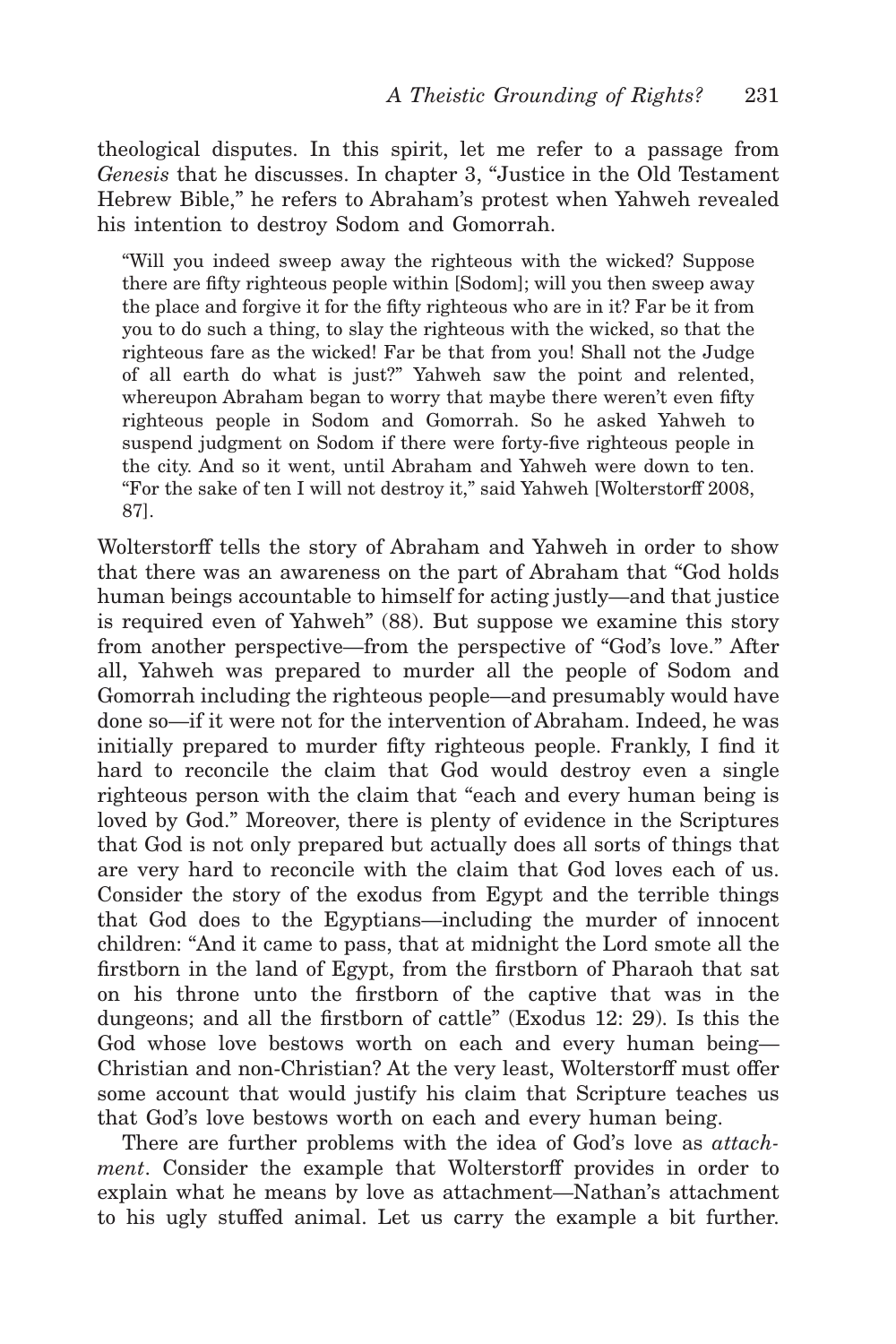Unless Nathan is pathological, as he grows up, he will probably lose his attachment to the stuffed animal. He might even throw it away. All of us are frequently attached to something and at a later stage of life become indifferent or unattached to it. Now in order for Wolterstorff's theistic justification to work, he has to *presuppose* that God's love as attachment is *permanent*, and that he does not bestow worth on us for a limited time and then withdraw it; I fail to see that Wolterstorff has justified this presupposition. Indeed, we might interpret God's willingness to destroy Sodom and Gomorrah as an instance where He once loved the people of these cities but because of their wickedness withdrew his love as attachment to them. What then happens to their human worth after this withdrawal of attached love? The trouble with thinking of love as attachment is that what is attached can, in principle, become unattached. Is it a necessary or a contingent truth that God loves all human beings in the mode of attachment? If it is a necessary truth, then where is the argument to show this? If it is a contingent truth, then is it not always possible that God withdraws his love from some human beings? What then happens to the worth bestowed on human beings by God? Also, if worth is withdrawn, then there is no basis for claiming that we possess natural inherent rights. There are other problems with the understanding of God's love as attachment. There are degrees of attachment. Nathan may be attached to some of his other stuffed animals or toys, but not to the same degree to which he is attached to his ugly stuffed animal. So why cannot God be more attached to some people or individuals than others? After all, the Jews believed that they were the "chosen people," and if we think of love as attachment, then it seems plausible to infer that God loved the Jewish people more than some other peoples or nations such as the Egyptians or the Canaanites. Does this mean that Jews have more worth than other peoples? There are many passages in Scriptures that suggest that God's attachment to some individuals or peoples is greater than it is to others.

Furthermore, I think that this idea of love as attachment also has unfortunate consequences for the very meaning of *inherent* rights. We normally think that what is inherent or intrinsic is a characteristic of something that is essential to it. It would not be the entity we take it to be unless it has the characteristic we take to be inherent. But if the ground for our inherent rights is the worth that is bestowed upon us by a loving God, what happens if God decides to withdraw love from any of us (as he appears to have done with the Egyptians). We are still human beings (Homo sapiens), but we would no longer have the worth that is required to ground inherent rights. It strikes me as very odd to speak about inherent rights that can be inherent at one time and not at another.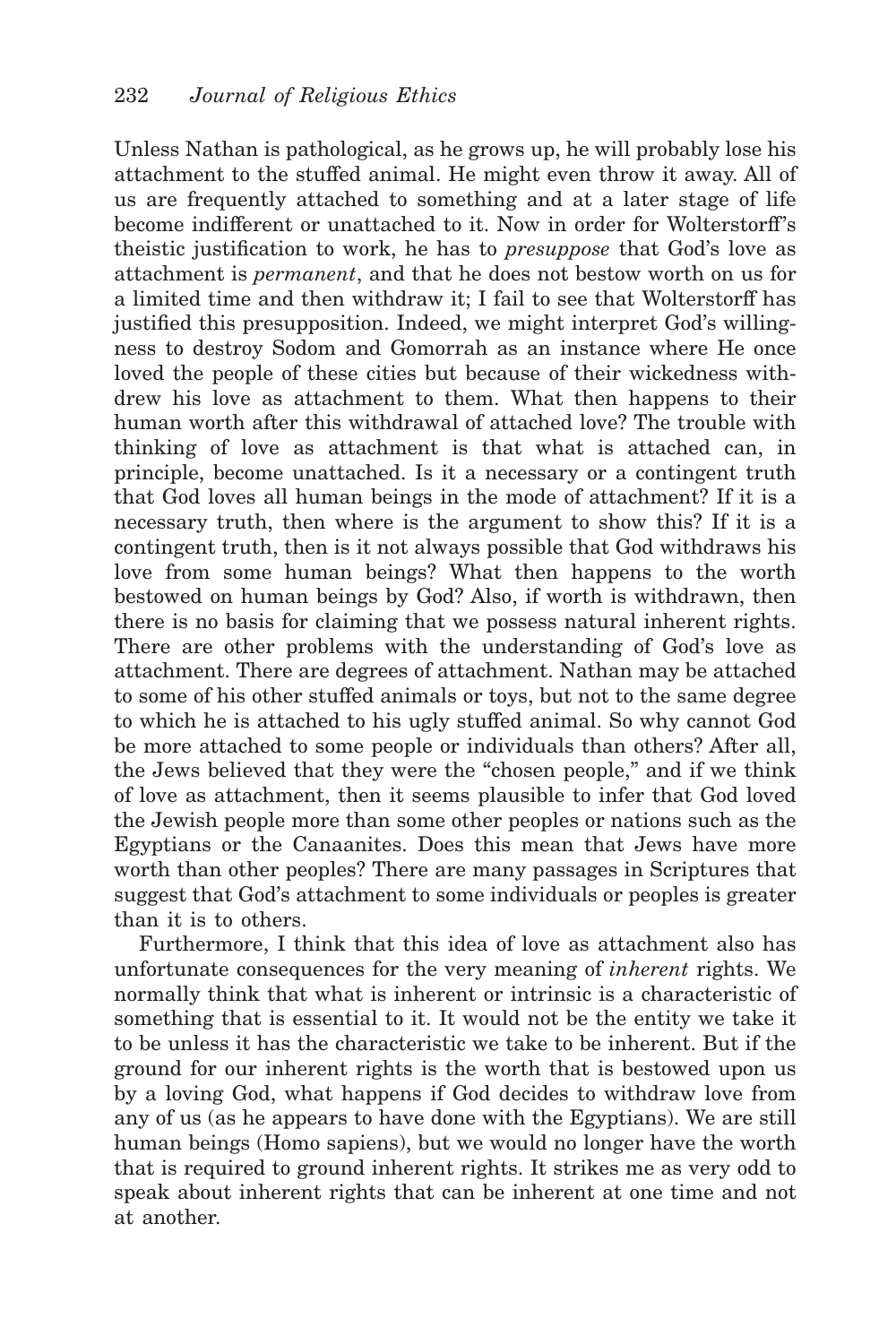There is still another oddity. One would think that the primary reason why one ought not to wrong other human beings is because they have *intrinsic* worth or dignity (and not that this worth is *bestowed*). Wolterstorff affirms that human beings do have inherent rights and that we wrong persons when we violate these rights. Further, we may ask, paraphrasing a question that Socrates raises in the *Euthythro*, does God love (in the mode of attachment) human beings because human beings have intrinsic worth or do human beings have intrinsic worth because God loves them? I take it that Wolterstorff is claiming that human beings would not have intrinsic worth unless God loves them; it is God's love that bestows worth on human beings.

Here is another problem with Wolterstorff's understanding of inherent rights. Suppose, for the sake of argument, we entertain the following hypothesis: we affirm our faith in a Christian God, but we do not think that God's love bestows the *same* worth on all human beings in the mode of attachment. (This is not merely a speculative hypothesis because Wolterstorff gives plenty of evidence that many Christians do *not* believe that all human beings [Homo sapiens] have the same worth.) What follows? Certainly, for Wolterstorff, if we deny that "each and every human being is loved by God in the mode of attachment" (to the same degree), then we lack any justification or grounding of natural inherent rights for all human beings. There is a crucial ambiguity here. Sometimes it seems as if Wolterstorff intends only the "weaker" thesis—namely, that if we cannot affirm that God loves us, then his theistic justification would be on the same footing as those misguided secular theorists who affirm human dignity but cannot justify it. Alternatively, to put the issue in Rorty's terms, Wolterstorff represents one more failed attempt to give a noncircular philosophical or theoretical justification of natural inherent human rights, but there is a much "stronger" and more disturbing ontological consequence of Wolterstorff's argument. If the existence of natural inherent rights is logically dependent on the existence of a property or relation that is the basis for affirming the worth of human beings, and there is *no* such property or relation, then the proper conclusion is that there are *no* natural inherent human rights.

Earlier, I raised some objections to the way Wolterstorff understands "natural" when he speaks of natural rights, and I have just now raised some objections to the way he understands what is "inherent" when he speaks of inherent rights. I also have some problems with his understanding of "human." In his discussion of Rorty, Wolterstorff cites a passage from Rorty in which he suggests that oppressors do not regard their victims as human. Rorty claims that the moral to be drawn from the stories about cruelties perpetuated in the 1990s by Serbs on Bosnian Muslims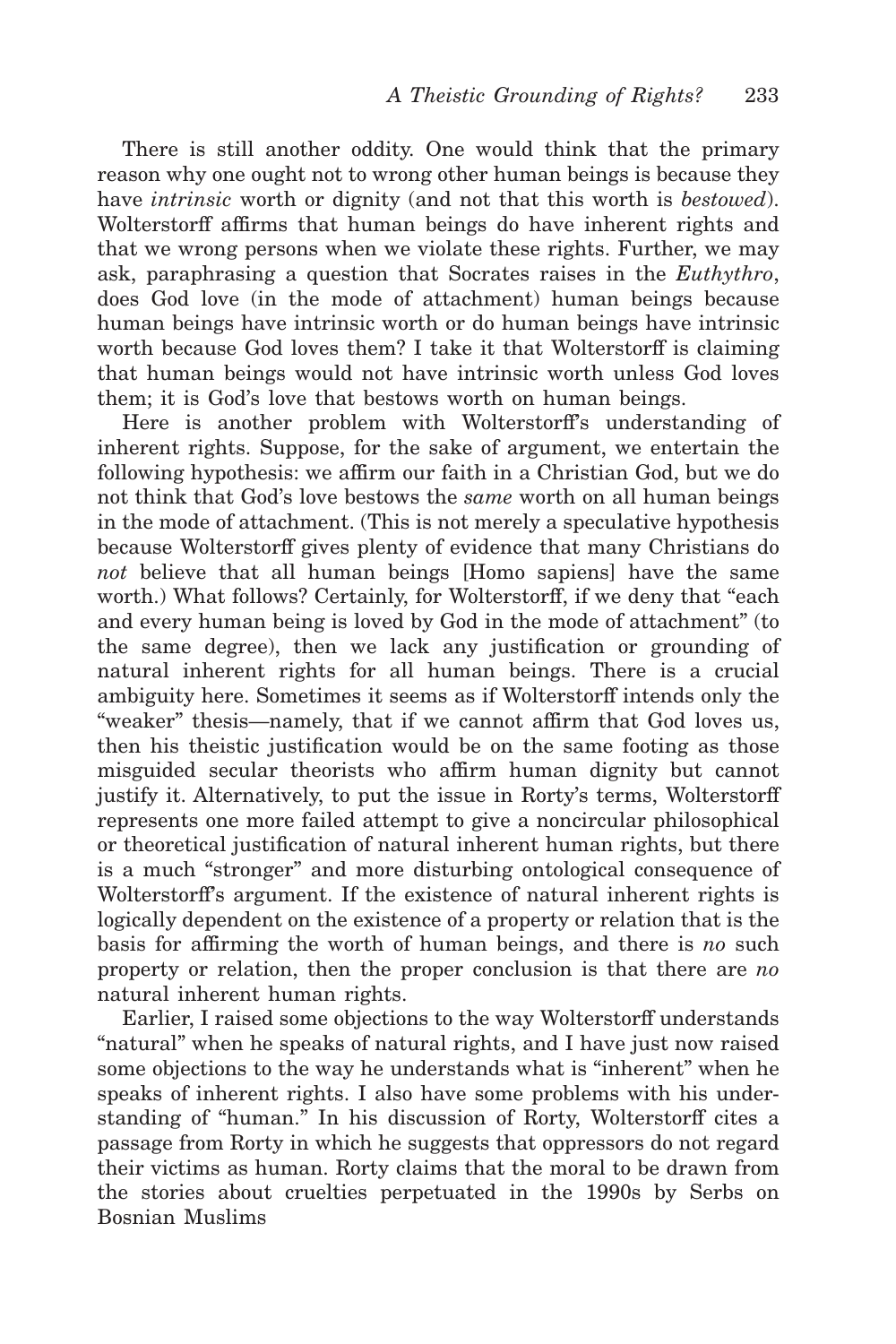is that Serbian murders and rapists do not think of themselves as violating human rights. For they are not doing these things to fellow human beings, but to *Muslims*. They are not being inhuman, but rather are discriminating between the true humans and the pseudohumans. They are making the same sort of distinction as the Crusaders made between humans and infidel dogs, and the Black Muslims make between humans and blue-eyed devils.... They think the line between humans and animals is not simply the line between featherless bipeds and all others. They think the line divides some featherless bipeds from others: There are animals walking about in humanoid form [Rorty 2001, 242; quoted in Wolterstorff 2008, 318].

Here is Wolterstorff's comment:

The word "human" has a number of meanings: and it may be true that the oppressors Rorty cites spoke as he says they did; these beings are "not human," or "not really human." But what I mean by "a human being" is a member of the species *Homo sapiens*. And I would be surprised indeed if any oppressors Rorty cites though their victims were not members of the species *Homo sapiens* [318].

Suppose we accept what Wolterstorff says here and ask how it relates to his Christian theistic justification of natural inherent rights. This justification is supposed to be based on the Scriptures. "The witness of the Christian scriptures is that we are one and all equally loved by God, no matter our present capacities." By "we are one and all" Wolterstorff means *all* human beings. However, what is the Scriptural basis for thinking that references to human beings means what Wolterstorff means by a human being—that is, a member of the Homo sapiens? After all, our biological concept of Homo sapiens was not available to the authors of the Scriptures. The issue is by no means a trivial one—and unfortunately it has had disastrous consequences throughout the history of Christianity. Since the beginnings of Christianity, there have been millions of "good Christians" who did *not*, and still do not, think that all Homo sapiens are the type of human beings who "are one and all equally loved by God." They do not think that God bestows equal worth on all creatures that talk and act like human beings. From his own experience, Wolterstorff knows that many members of his own Christian Reformed Church justified apartheid in South Africa. My primary point is that the appeal to Scripture, by itself, is not *sufficient* to justify the claim that God bestows his love on all Homo sapiens in a manner whereby all human beings have equal worth. Furthermore, if Scripture, by itself, is not sufficient to justify this claim, then it is not clear what it is about Wolterstorff's theory that does justify this crucial claim.

We can make the same point in another way. Does God's love, in the mode of attachment, bestow equal worth on gays, lesbians, and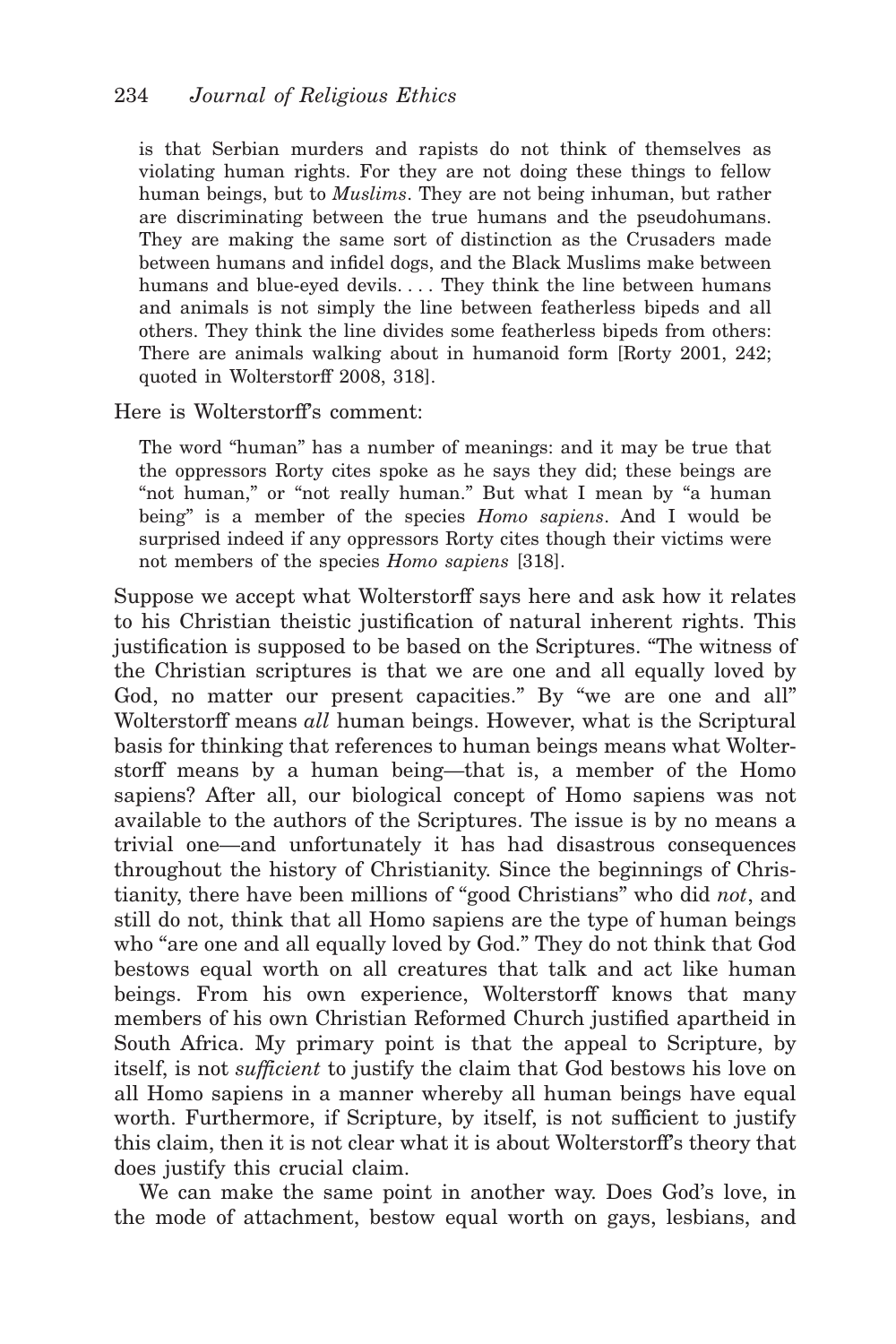transvestites? No one doubts that they are Homo sapiens. This is an issue that is tearing up many Christian communities. However, once again, I fail to see that any appeal to Christian Scripture is *sufficient* to answer this question. Of course, Wolterstorff himself insists that Scripture is not, and should not, be read as a theory. Presumably, theory enables us to understand and systematically justify what we learn from Scripture, but then we need some independent theory and argument to justify the strong theistic claims that Wolterstorff makes in his appeal to Christian Scripture. Where is this theory and argument?

It should now be clear why I find the nine pages dedicated to Wolterstorff's theistic Christian grounding of natural inherent human rights not satisfactory or not convincing—that is, why he fails to justify adequately his thesis that God's love, in the mode of attachment, is a sufficient condition for securing the worth of all human beings, and that the respect for this worth is the basis for grounding natural inherent human rights. There are simply too many unanswered questions, and too many unexamined presuppositions for this to be a satisfactory theistic justification of natural inherent human rights. Perhaps, these are the sorts of issues that will be clarified and answered in the book that Wolterstorff is now writing that deals with love and justice. Now, I can well imagine Wolterstorff responding to me as follows:

"Bernstein you are off the mark. I have made it absolutely clear that my argument is *hypothetical*. This is why I added the section 'What Has Not Been Argued.' I also make it clear that my theistic argument depends on affirming that God loves every human being *equally* and *permanently*. Let me reiterate a passage you have already quoted: 'My argument is hypothetical. I have articulated a theistic grounding of human rights, arguing that if God loves, in the mode of attachment, each and every human being equally and permanently, then natural human rights are grounded in that love; they inhere in the bestowed worth that supervenes on being loved....I have not argued for those theistic convictions themselves.' Of course, you know—and the other readers of my book will realize—that I do in fact hold those convictions."

Even so, I am inclined to reply that this caveat—that the argument is only "hypothetical"—is not satisfactory; it begs a lot of hard questions. Throughout, Wolterstorff appeals to Scriptures to explain and justify his claims. When I raise the issues of God's response to Abraham or the evidence that shows that God does not seem to bestow his love on all his human creatures equally and permanently, my point is that Wolterstorff appears to disregard significant passages in the Scriptures that conflict with his "theistic convictions." He seems to pick and choose what supports his convictions—without giving *good reasons* for his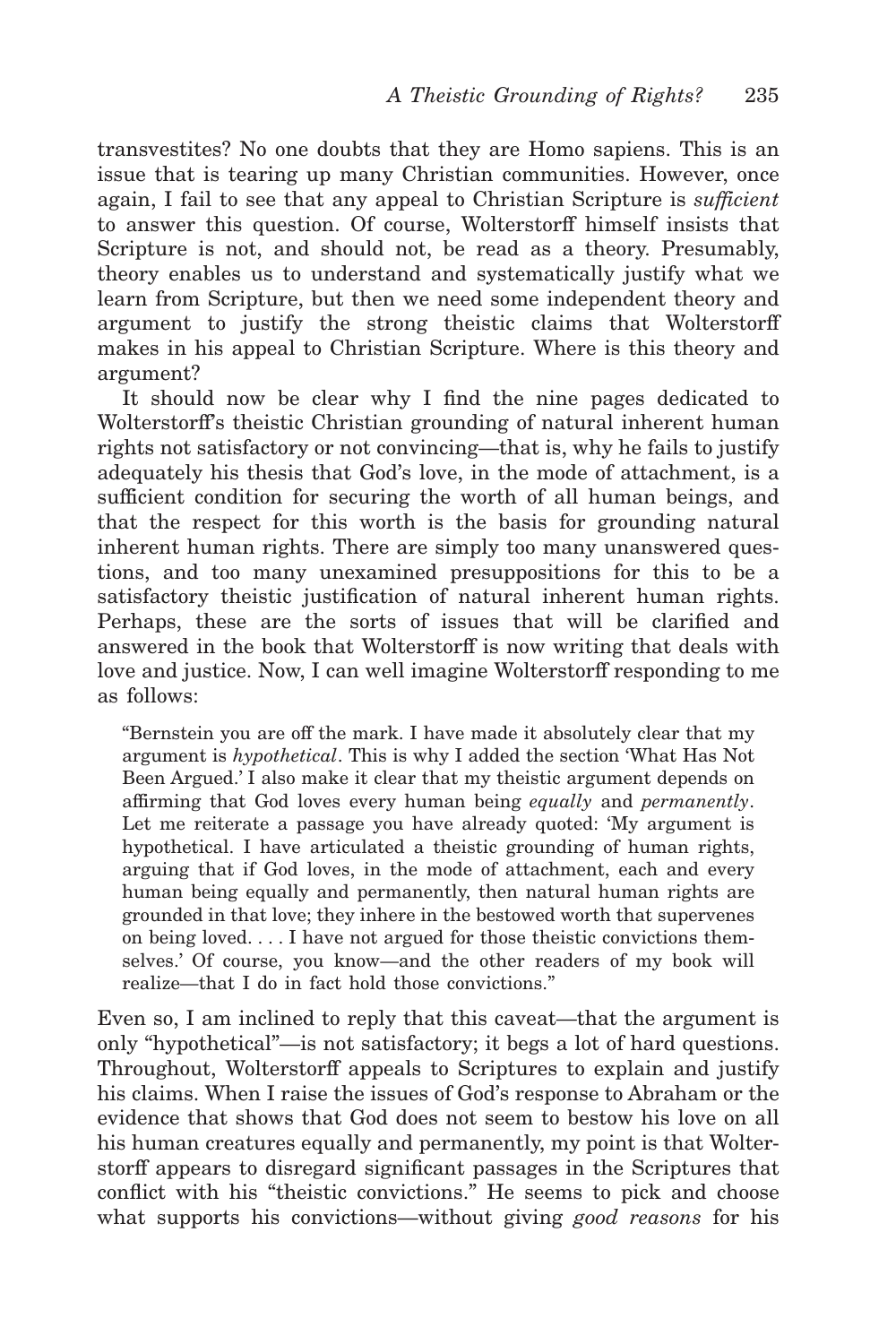choices. In the spirit of dialogic pluralism that he advocates, one can ask for reasons that support his key claims. To ask for a *philosophical* justification does not mean asking for *foundational* reasons. Like Wolterstorff, I do not believe that rational grounding means foundational grounding. I am not asking Wolterstorff to "ground what he says in certitudes" (Wolterstorff 2008, 360), but rather to give us good reasons to believe what he believes and takes to be so essential for grounding human rights. There is a serious danger that Wolterstorff's "grand argument" really comes down to the affirmation of a *credo*: "Here I stand." This is what I believe! It begins to look as if his argument looks very much like a version of what Sidney Morgenbesser once characterized as the "Yiddish modus tollens": "If not this, then what else?" "Or, if you don't accept the claim that God loves all of us in the mode of attachment equally and permanently, then how else can one justify the claim that there are natural inherent human rights?" *Perhaps* the proper response to *this* question is Rorty's. You can't! You can't justify the claim that there are natural inherent human rights in a non-question-begging manner. What is the difference that makes a difference between Rorty's skepticism about grounding human rights and Wolterstorff's "theistic" grounding? Like Rorty, Wolterstorff claims that the secular attempts to ground and justify human dignity fail. He also argues that virtually all the current religious attempts also fail. None of these succeed in providing a *justification* of the intrinsic worth of human beings. So what remains? What remains is a "hypothetical" argument based on "theistic convictions" that are neither sufficiently clarified nor adequately justified!

### 2. What Are Natural Human Rights?

I want to turn to the second focus of my critique. One might think that a theory of justice as inherent rights would answer the straightforward question: what are these rights? Although Wolterstorff gives many examples of what he takes to be rights, he never really answers this question. Even more troubling, there is very little guidance about *how* to answer this question, and this is a serious failure. Let me explain.

Let us consider one of the most controversial issues of our time—the *moral* question of abortion. Does Wolterstorff's theory of justice as rights help to resolve or even clarify the issues involved in the controversy? I do not see that it does. Anti-abortion advocates might well read Wolterstorff as providing a justification for some of their controversial claims. The human fetus is the type of entity that can have natural inherent rights. God's love bestows worth on the fetus, thereby grounding its rights. If it is aborted, then this is murder, and the human fetus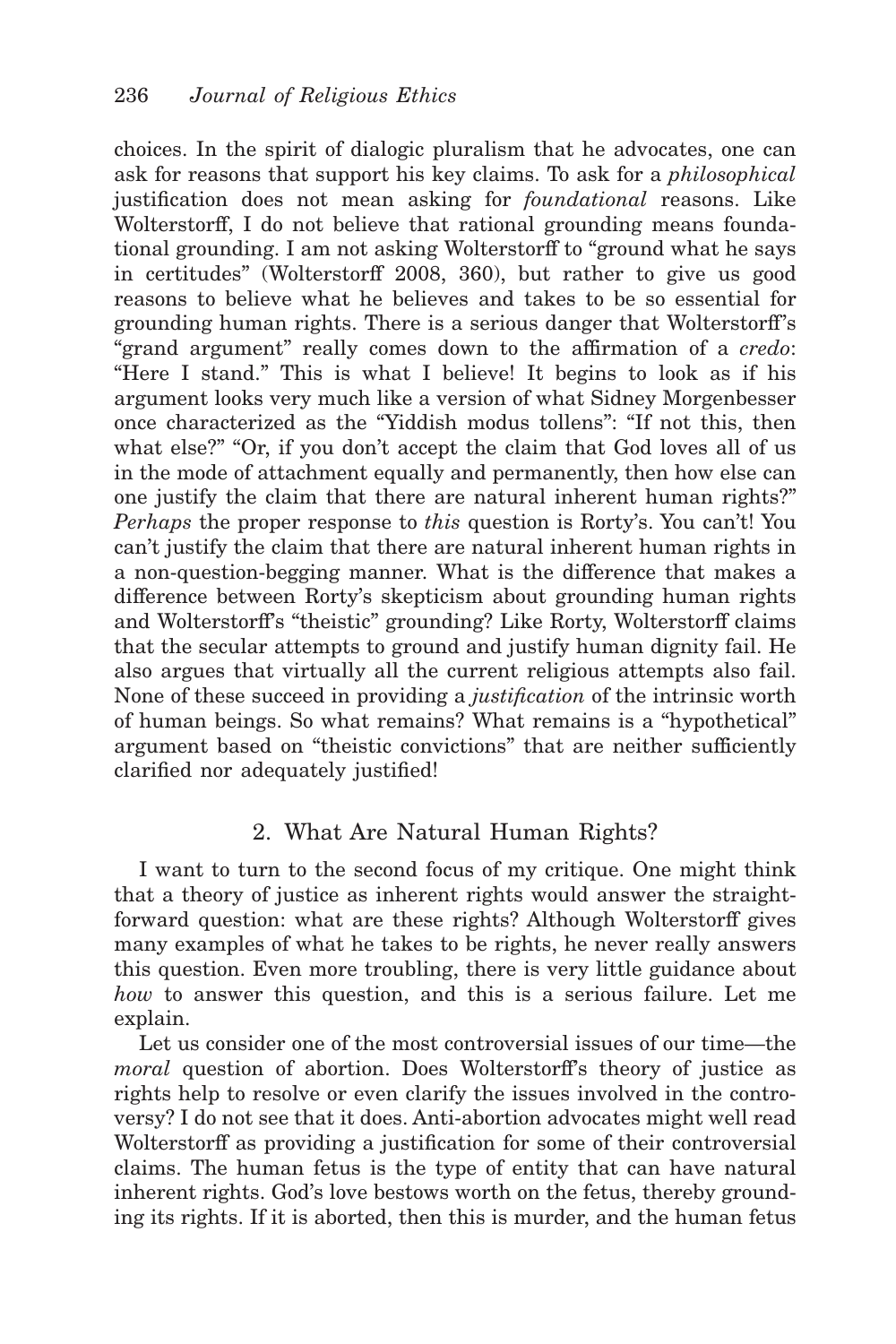is wronged. Furthermore, employing the principle of correlatives, we can say that if the fetus has certain inherent rights, then there is a duty or obligation not to violate those rights.

With a little imagination, however, we can develop a similar argument about the natural inherent rights of the mother who has a right to choose whether to abort the fetus in order to achieve those life-goods that are required for her to lead a "flourishing" life. She claims that it is her inherent right to decide what to do with her body; she is violated if she is forbidden to have the right to choose whether or not to have an abortion. Most serious questions concerning rights arise when we are confronted with *conflicting* claims about rights. Wolterstorff is certainly aware of these conflicts, and he thinks that such conflicts can be resolved only by discerning nuanced serious discussion. I agree. But in any such discussion, we must explicitly or implicitly appeal to some criteria—no matter how vague or fuzzy these criteria may be. However, Wolterstorff does not provide *any* criteria for determining what one's inherent rights are—or, more importantly—how to resolve serious conflicting claims about these inherent rights.

Consider the extended example that Wolterstorff gives in chapter 13, the chapter dedicated to showing how the rights of human beings are grounded in respect for their worth. The example concerns a socially conferred right and is intended to help us to understand how "rights emerge from a certain interweaving of life- and history-goods and evils, on the one hand, and the worth of human beings, on the other" (2008, 288). The hypothetical example is of a "piano competition in which the rule is that the person who performs best in the final stage of the competition is to be declared winner and given a prize of \$100,000; no other considerations are to be used in determining who shall be declared winner and given the prize than just the quality of the final performance" (288). Frank is a one-man jury in this competition. Frank judges that No. 1 gave the best performance, but he is tempted to give the prize to No. 2 because No. 2 is a far more attractive person and would benefit to a much greater extent than No. 1 by receiving the prize. Wolterstorff argues, just as a good Kantian might, that despite the heavy balance of life-goods favoring No. 2, Frank should award the prize to No. 1. If he fails to do so, he is violating the rights of No. 1; he is wronging No.1, even if "Frank was correct in his judgment that greater good was achieved by declaring No. 2 the winner" (290).

Let us alter the example slightly by adding one more rule. Frank is told that there can be only one winner; no splitting of the prize. (This is similar to a situation at my university when we are told to give an ordinal rank to candidates for fellowships or teaching assistantships and we are instructed that we cannot assign the same rank to more than one candidate. One and only one person can be ranked number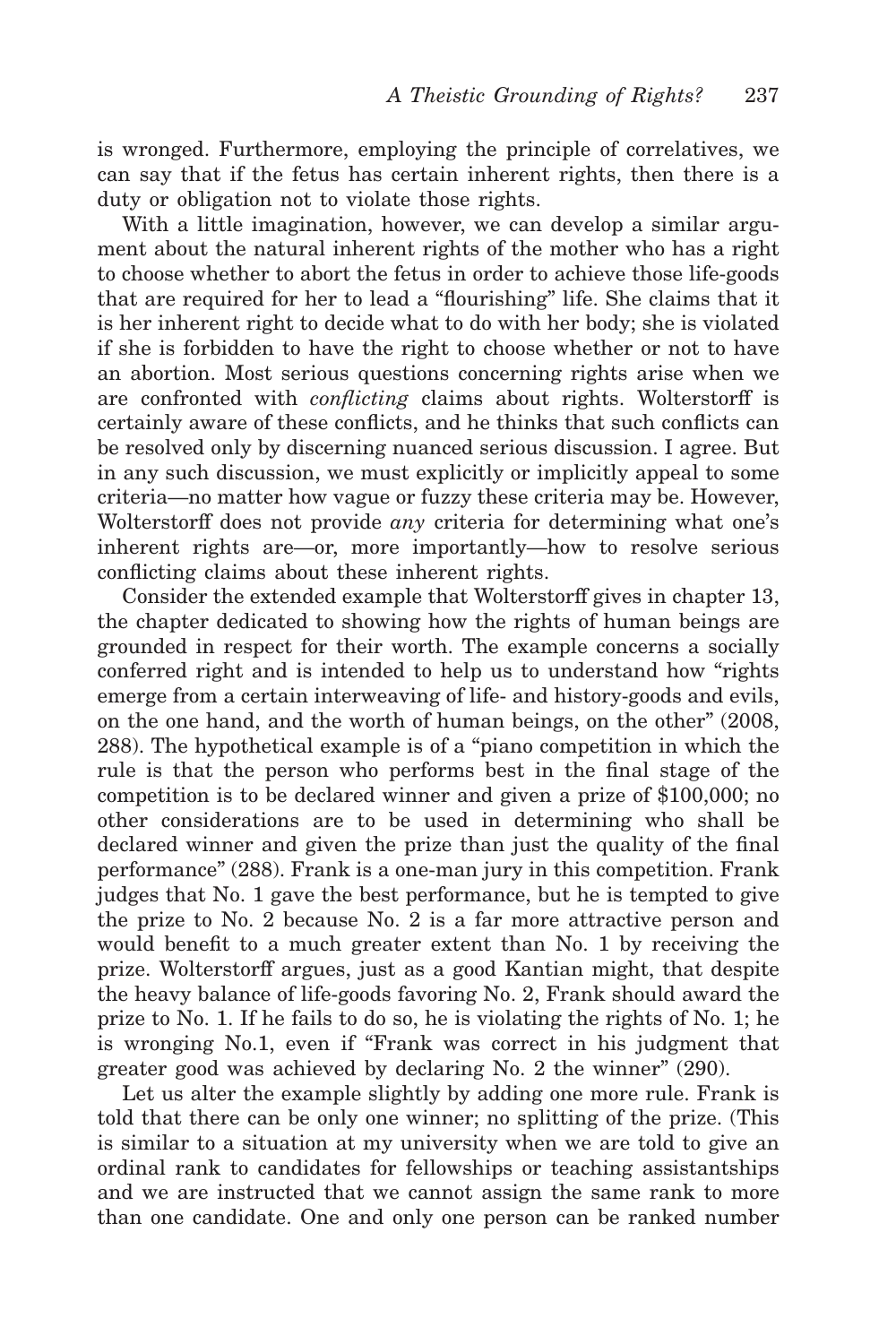one.) Now let us also suppose that, after careful reflection, Frank sincerely judges the two final performances to be the best; they have *equal* merit, but he can only award the prize to one person. He might reason that although the two performances deserve the prize, he should award the prize to No. 2 because No. 2 not only deserves it, but if he received it, there will be a much greater enhancement of his life-goods. No. 2 can use the money and the prestige much more than No. 1. However, if he awards the prize to No. 2, Frank is violating the rights of No 1. If he decides that, since both performances were equally outstanding and he cannot split the prize, he will *not* award the prize, then he violates the rights of both No. 1 and No. 2. Wolterstorff does not offer any criteria for deciding what to do in situations where fulfilling our obligation to Y entails wronging X. Unlike the piano competition, which involves socially conferred rights, the same type of situation can arise with natural rights. If we were merely concerned with *legal* rights, we do have institutions and procedures for dealing with such conflicts. This is what our legal system and courts do. Wolterstorff's primary concern is not with legal rights but with *moral* rights—indeed with inherent moral rights. What reason do we have to believe that all natural inherent human rights are *compatible* with each other? Do some natural rights trump other natural rights? If so, how do we determine this?

Consider a more serious example—a tragic one. Even though the ancient Greeks did not have our contemporary language of rights, it is not too difficult to see how a tragedy like Sophocles' *Antigone* can be interpreted as a tragic conflict of competing rights and obligations. The setting for the tragedy is Antigone's obligation to perform the funeral rites for her brother. The example is apt because Wolterstorff himself argues that the dead have rights that ought to be honored. Otherwise they are wronged. This is, in effect, what Antigone argues: "It is the dead/Not the living, who make the longest demands/We die forever" (1954, 10). We might even say, using Wolterstorff's language, that Antigone would also be violating the rights of the divinities of funeral rites if she fails to bury her brother. However, she is forbidden to do so by Creon who has decreed that Polynices "who came back from exile, and sought to consume utterly with fire the city of his fathers" is not to be buried; "touching this man, it has been proclaimed to our people that none shall grace him with sepulture or lament, but leave him unburied, a corpse for birds and dogs to eat, a ghastly sight of shame." Creon is fulfilling his obligations as ruler by honoring the rights of the citizens of Thebes. The tragic situation arises because, as Hegel argues, both Creon and Antigone have *legitimate* rights and corresponding *obligations*. Yet the rights stand in tragic conflict with each other. What are we to do when there is a genuine conflict of natural rights—a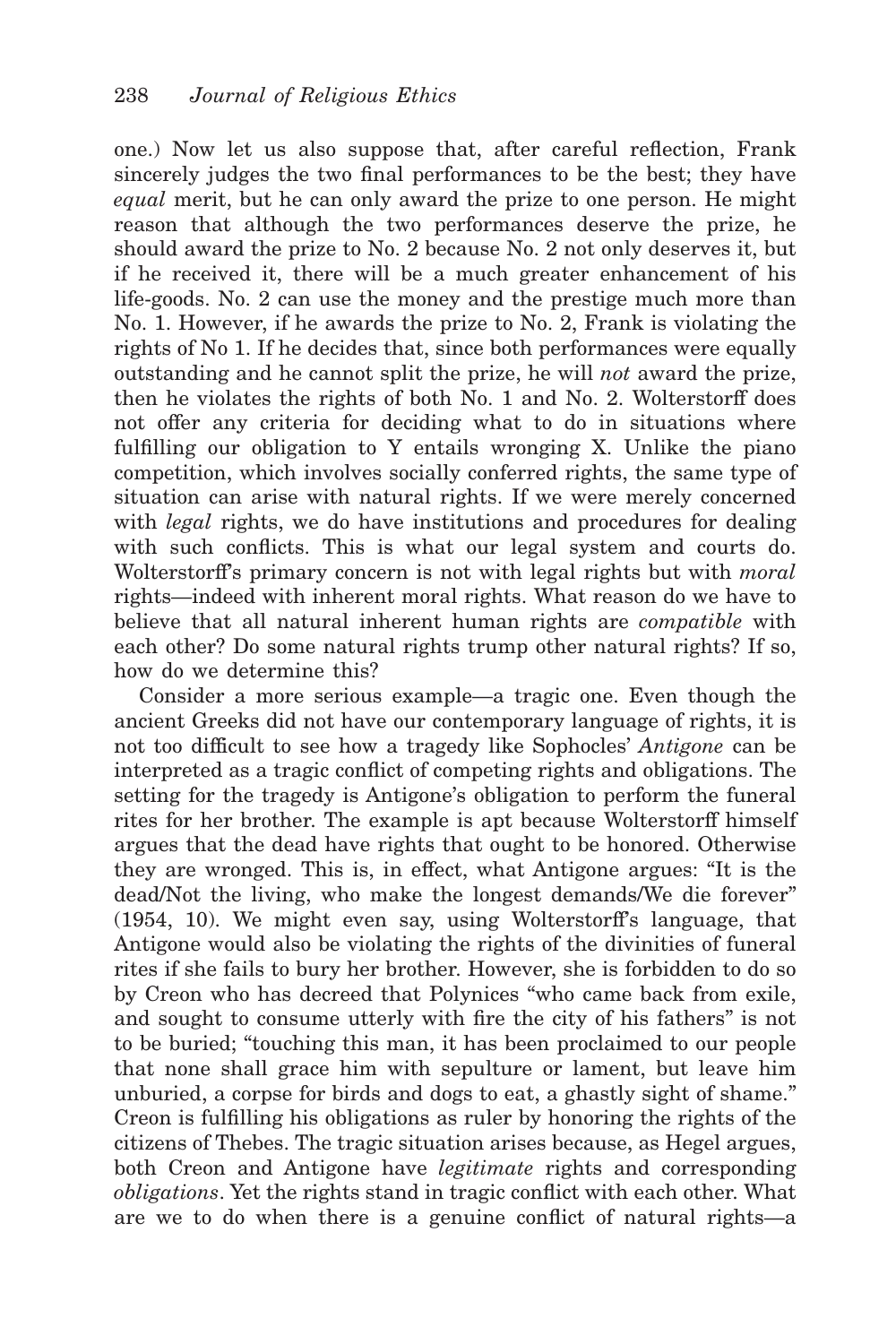conflict that may have tragic consequences? I fail to see how Wolterstorff's theory helps to answer this question.

Wolterstorff might reply that in his discussion of human rights, he does begin to sort out what are and what are not human rights. When discussing the *Universal Declaration of Human Rights* he tells us that many of the rights that it enumerates are not really human rights. He asserts that "It appears to me that there are relatively few positive rights that are truly human rights" (2008, 314). Human rights are those rights where the only *status* required for having the right is being a human being. Consequently, the right to the benefit of a formal education and the right to periodic holidays with pay are not truly human rights. Only those rights attached to one's status as a human being are human rights, but even having this status is not sufficient for having the right that is attached to the status. "The main reason for this is that it is true of rights in general that one does not have a right against someone to the good of some action or restraint from action on their part if they are incapable of bestowing that good upon one—or capable only at the cost of violating rights" (315). Even if we agree with all of this, we are still left in the dark about what actually does qualify as rights that belong to humans *on account of their status as human beings*. Suppose Wolterstorff were a drafter of a declaration of human rights, what rights would *he* list as natural inherent human rights? To tell us that the list would consist of those rights and only those rights that are attached to our *status* as human beings (Homo sapiens) is not very helpful because this is just what we want to figure out. It is frequently much easier to determine what alleged rights are *not* genuine human rights than to state (and justify) what truly belongs to us because of our status as human beings.<sup>3</sup> How are we to resolve

<sup>3</sup> Wolterstorff tells us that "it is easier to find examples of negative rights that are truly human rights than of benefit rights that are" (2008, 452). His example is the negative right "not to be tortured for the pleasure of the torturer." But he concedes that the right not to be tortured may not be universal. "Some writers hold that if a person possesses information that I and others can use to save the lives of many persons, if there is no other way to acquire the information than to get it out of this person, and if there is no other way to get it out of this person than by torturing him, then torturing him is morally permissible—which is to say, that he does not have a right against us to our refraining from torturing him. If this is correct, then the negative right not to be tortured, though it is a human right, is not a universal right" (2008, 452). Given the policy of the Bush administration, this is not a mere "hypothetical." The real difficulty arises because, when "justifications" of torture are advanced in order to gain vital information, this is just the type of justification that is frequently given. And, in concrete situations like that of the United States in the so-called "War on Terror," how is one to determine whether such a justification is really *correct*; whether the claim that there is no other way of gaining this information except by torture is *true*—or simply a rationalization for an abhorrent policy? The issue is not only moral and political; it is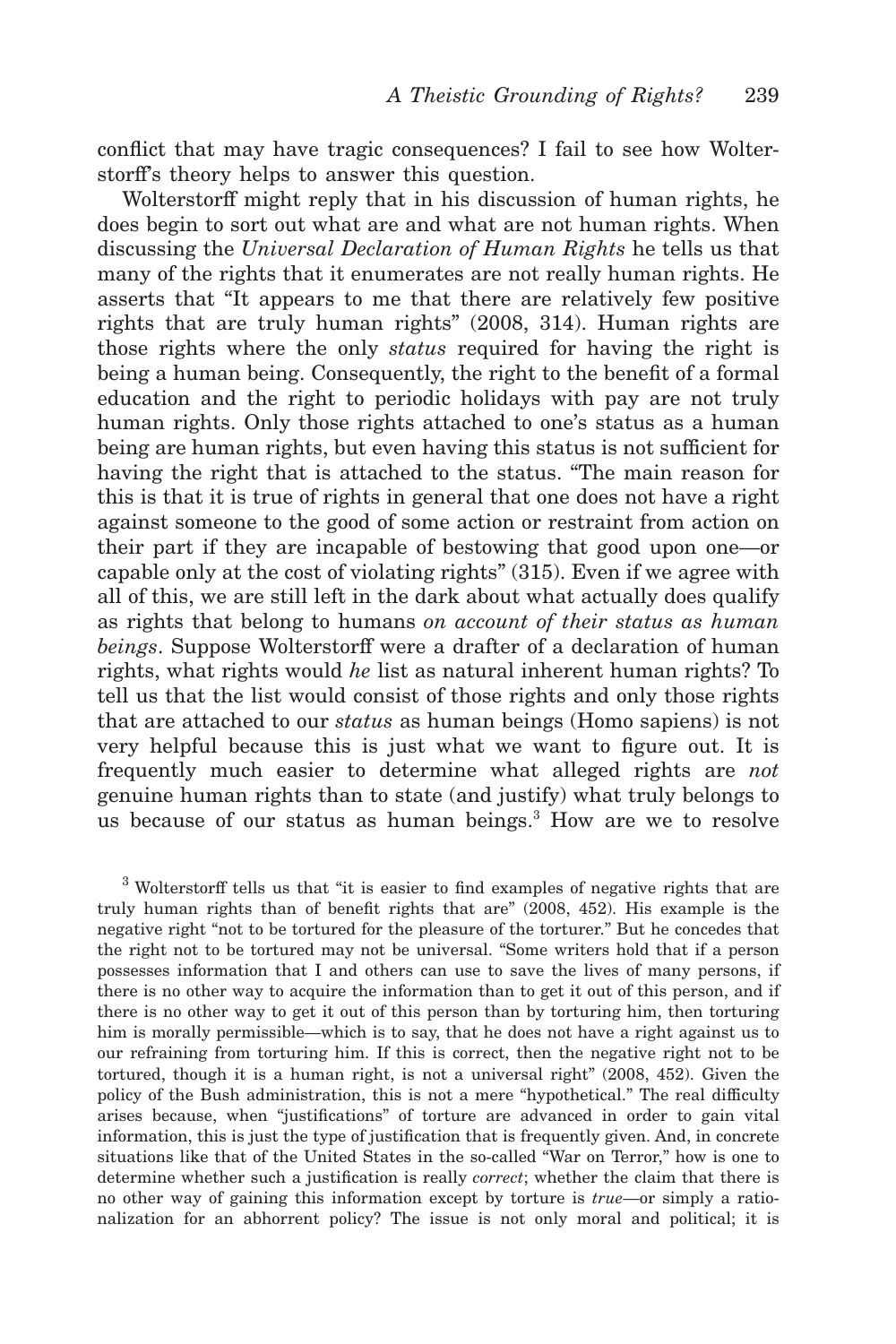conflicting claims about what does and does not really attach to our status as human beings? If we are going to specify what human rights are, then these are the questions that need to be answered.

I want to make my criticism absolutely clear. I do not think that any theory of justice or of natural inherent rights can be *sufficient* to provide clear and explicit criteria for specifying what are and are not our human rights in concrete situations. A theory of natural inherent rights is not a "rule book" for deciding what does and does not count as a right. We cannot ignore the role of history and of social context in determining what human rights are. We cannot substitute fixed rules for judgment and practical wisdom (phronesis). Nonetheless, I do not think it is unreasonable to expect that a theory of justice as natural inherent rights should provide *some* guidance about the principles and procedures for determining these rights. Although Wolterstorff gives many instances of what he takes to be our rights, he never clarifies the procedures for deciding what these rights are. Nor does he provide much illumination for resolving the serious conflicts that we so frequently encounter in our everyday lives. He deals with the questions concerning natural inherent human rights at a level of abstraction that does not enable us to answer the straightforward question: what precisely are these rights?

I have raised a number of objections to Wolterstorff's theory of justice as natural inherent human rights. His theistic grounding, as it stands, fails. Furthermore, he fails to specify what precisely these rights are or even to provide us with *effective* criteria for helping us to adjudicate conflicting claims about what these rights are. However, I would like to conclude on a more conciliatory note. Nothing that I have said diminishes the outstanding significance of this book, even if he does not pull off his theistic grounding of natural inherent human rights. After all, most of this book is not concerned with the theistic *grounding* of inherent rights but with a detailed and rigorous articulation of the meaning and defense of a theory of justice as consisting of inherent rights. Wolterstorff is also concerned with showing why this theory of justice is superior to right order theories. This is an impressive accomplishment, and it is not diminished even if he has failed to provide us with a satisfactory theistic grounding of his theory. But knowing Wolterstorff as I do, and in the spirit of ongoing dialogic pluralism, I have no doubt that he will have a vigorous reply to my criticisms.

epistemological. How is one to *know* (not simply believe) that there is "no other way" of gaining such vital information except by torturing someone?